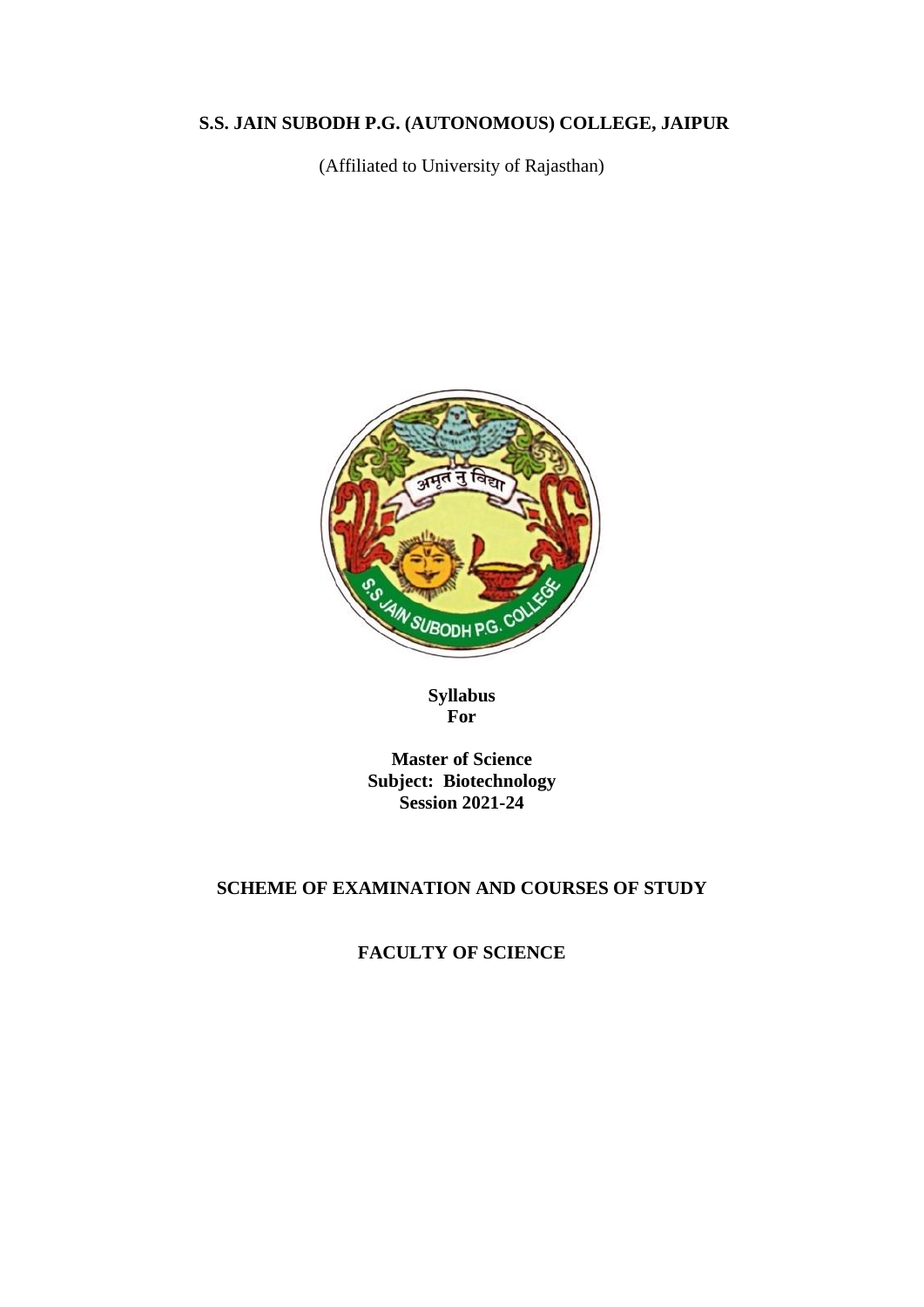M.Sc. Biotechnology is a postgraduate degree in the domain of Biotechnology and Biochemistry studies. The course aims at providing knowledge about disciplines of Biology, Immunology, Cell Engineering, Fermentation, etc.

It is a 2-year (four semester) professional degree course pursued by aspirants willing to make a career in Bio-Science and Biotechnology and related disciplines.

#### **Course Structure of M.Sc. Biotechnology**

Biotechnology finds application in a variety of fields such as Animal Husbandry, Growth of Vaccines and Medicines, Agriculture, Pollution Control, Energy Production and Conservation, Healing of Prolonged Disease and Ecological Conservation, and in development of insecticides, fertilizers and quality of seeds. **[M.Sc. Biotechnology](https://collegedunia.com/courses/master-of-science-msc-biotechnology)** course is designed in a way that it provides adequate knowledge of Biotechnology and related subjects such as Cell biology, Molecular Biology, Microbiology, Biochemistry, Food Technology, Molecular Biotechnology, etc.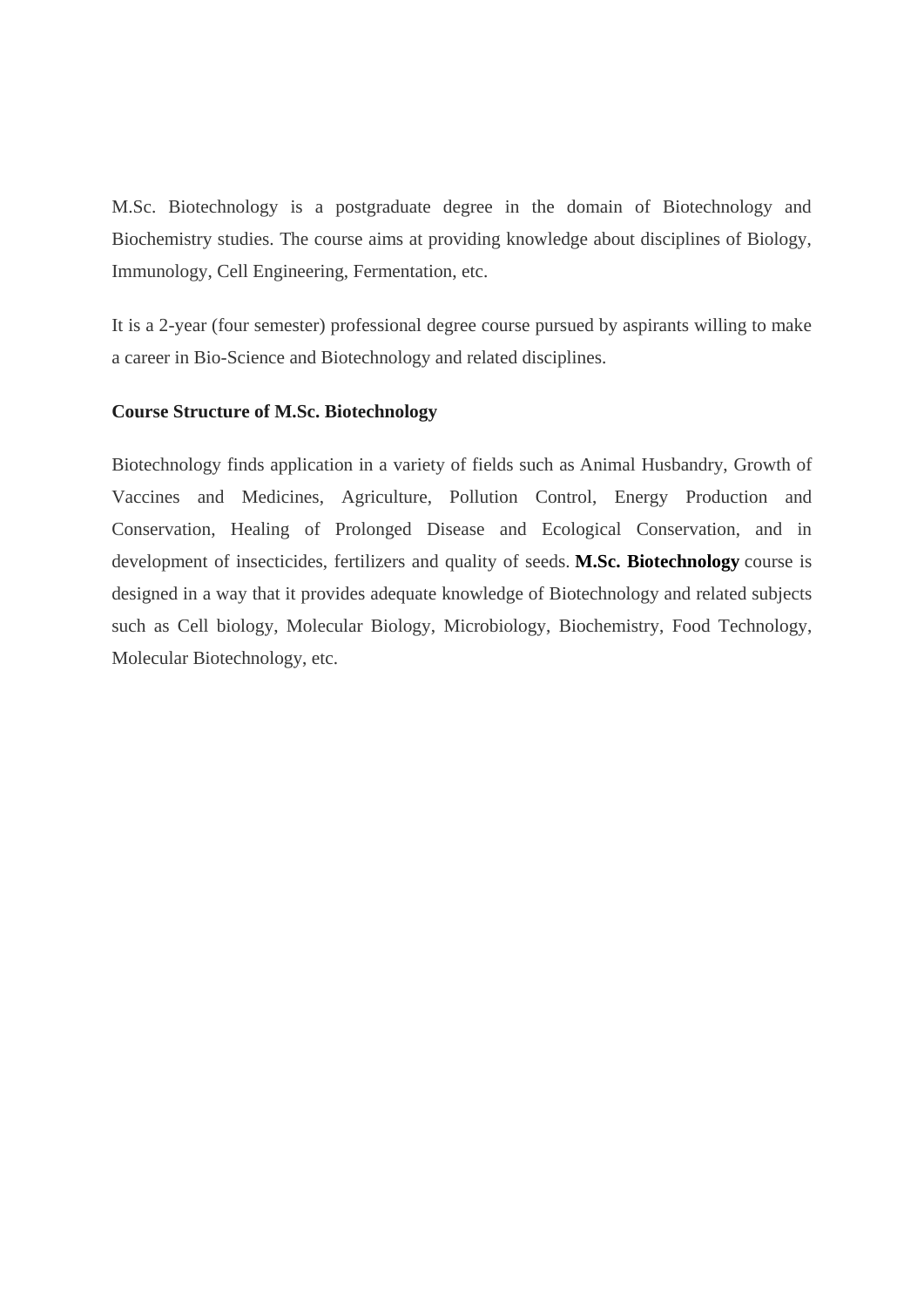#### **M. Sc. Biotechnology**

**Semester Structure:** The details of the courses with code, title assigned is as given below. **Duration: 4 Semesters (2 Years)** *Semester–I* **Paper I -Cell Biology Paper II- Genetics Paper III- Microbiology Paper IV- Elective 1 (Analytical techniques) Lab 1- Based on Papers I & II Lab 2- Based on Papers III & IV**

*Semester –II*

**Paper I -Molecular Biology Paper II- Enzymology Paper III- Immunology Paper IV- Elective 2 (Virology) Lab 1- Based on Papers I & II Lab 2- Based on Papers III & IV**

*Semester III*

**Paper I –Genetic Engineering and System Biology**

**Paper II- Animal Biotechnology**

**Paper III- Seminar,Scientific Writing and Power Point Presentation** 

**Paper IV- Elective 3 (Bioinformatics & Biostatistics)**

**Lab 1- Based on Papers I & II**

**Lab 2- Based on Papers III & IV**

*Semester IV*

**Paper I –Plant Biotechnology**

**Paper II- IPR & Bioethics**

**Paper III-Dissertation and Industrial training**

**Paper IV- Elective 4 (Bio-processing Engineering)**

**Lab 1- Based on Papers I & II**

**Lab 2- Based on Papers III & IV**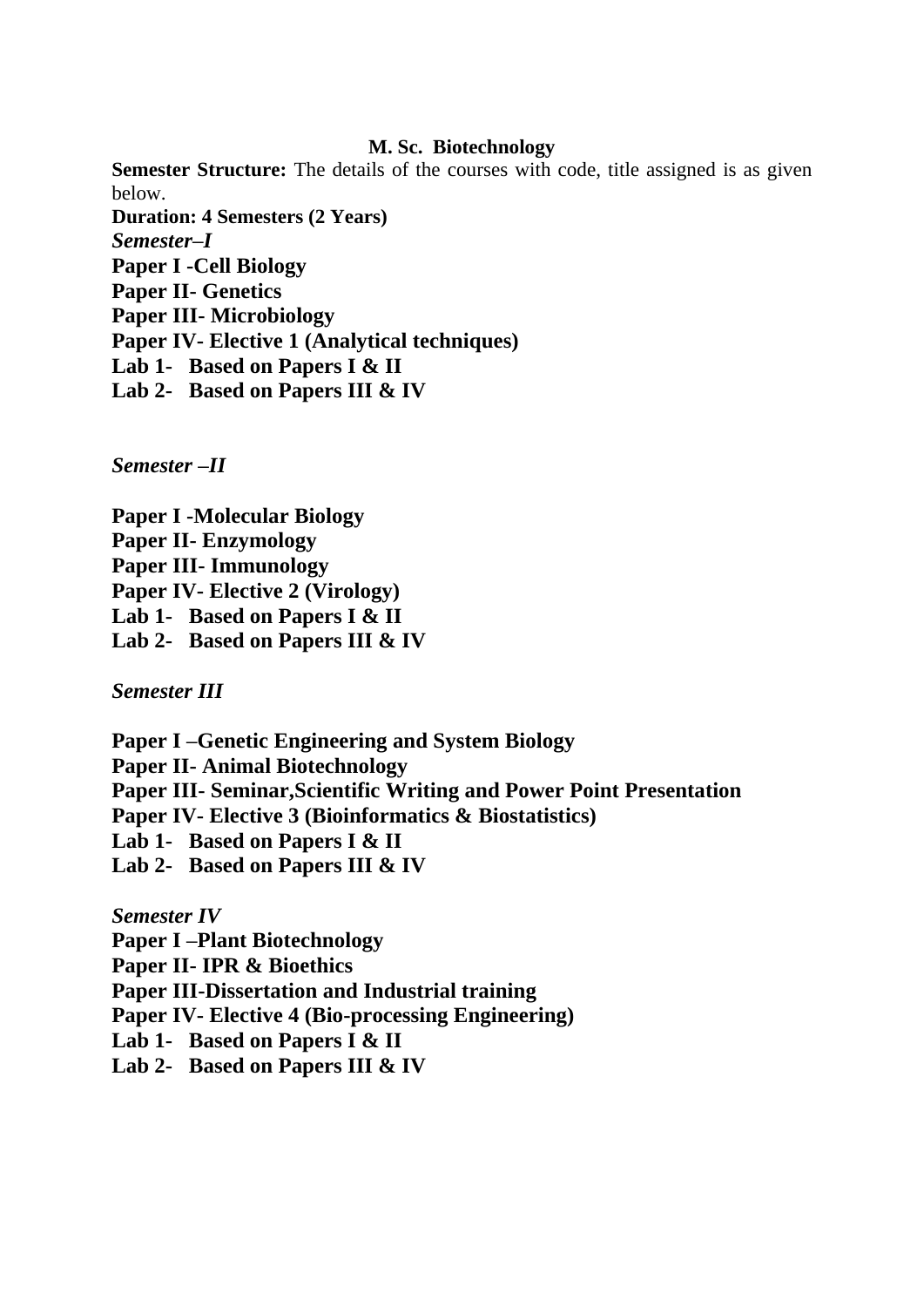# **Course Structure and Scheme of Examination**

# **Semester -I**

| Paper code | Paper No         | Nomenclature                             | <b>Course</b> | <b>E</b> oSE<br><b>EoSE</b> Assessment<br><b>Duration</b> |             |     |     |                |           |
|------------|------------------|------------------------------------------|---------------|-----------------------------------------------------------|-------------|-----|-----|----------------|-----------|
|            |                  |                                          | Categor<br>y  | Theo                                                      | Prac        | EX. | In. | Min.mar<br>ks. | Max.marks |
|            | Paper I          | Cell Biology                             | <b>CCC</b>    | 3hrs                                                      | $\mathbf 0$ | 70  | 30  | 36             | 100       |
|            | Paper<br>H       | Genetics                                 | <b>CCC</b>    | 3hrs                                                      | $\theta$    | 70  | 30  | 36             | 100       |
|            | Paper<br>Ш       | Microbiology                             | <b>CCC</b>    | 3hrs                                                      | $\theta$    | 70  | 30  | 36             | 100       |
|            | Paper<br>IV      | Elective -1(Analytical<br>technique)     | <b>CCC</b>    | 3hrs                                                      | $\theta$    | 70  | 30  | 36             | 100       |
|            | Lab 1            | Practicals based<br>on<br>Paper I & II   | <b>CCC</b>    | $\overline{0}$                                            | 4hrs        | 60  | 40  | 40             | 100       |
|            | Lab <sub>2</sub> | Practicals based<br>on<br>Paper III & IV | <b>CCC</b>    | $\overline{0}$                                            | 4hrs        | 60  | 40  | 40             | 100       |

#### **Semester -II**

|                                               |                  |                           |            | <b>EoSE</b> Duration |                | <b>EoSE</b> Assessment |           |            |     |  |
|-----------------------------------------------|------------------|---------------------------|------------|----------------------|----------------|------------------------|-----------|------------|-----|--|
| Paper No<br><b>Nomenclature</b><br>Paper code |                  | <b>Course</b><br>Category |            |                      |                |                        |           |            |     |  |
|                                               |                  |                           | Theory     | Pract                | Exter          | Int.                   | Min.marks | Max.marks. |     |  |
|                                               |                  |                           |            | -ical                | nal.           |                        |           |            |     |  |
|                                               | Paper I          | Molecular Biology         | <b>CCC</b> | 3hrs                 | $\Omega$       | 70                     | 30        | 36         | 100 |  |
|                                               |                  |                           |            |                      |                |                        |           |            |     |  |
|                                               |                  |                           |            |                      |                |                        |           |            |     |  |
|                                               | Paper II         | Enzymology                | <b>CCC</b> | 3hrs                 | $\overline{0}$ | 70                     | 30        | 36         | 100 |  |
|                                               |                  |                           |            |                      |                |                        |           |            |     |  |
|                                               |                  |                           |            |                      |                |                        |           |            |     |  |
|                                               | Paper III        | Immunology                | <b>CCC</b> | 3hrs                 | $\overline{0}$ | 70                     | 30        | 36         | 100 |  |
|                                               | Paper IV         | Electiv2(Virology)        | <b>CCC</b> | 3hrs                 | $\overline{0}$ | 70                     | 30        | 36         | 100 |  |
|                                               |                  |                           |            |                      |                |                        |           |            |     |  |
|                                               | Lab 1            | Practicals based on       | <b>CCC</b> | $\mathbf{0}$         | 4hrs           | 60                     | 40        | 40         | 100 |  |
|                                               |                  | Paper I & II              |            |                      |                |                        |           |            |     |  |
|                                               | Lab <sub>2</sub> | Practicals based on       | <b>CCC</b> | $\mathbf{0}$         | 4hrs           | 60                     | 40        | 40         | 100 |  |
|                                               |                  | Paper III & IV            |            |                      |                |                        |           |            |     |  |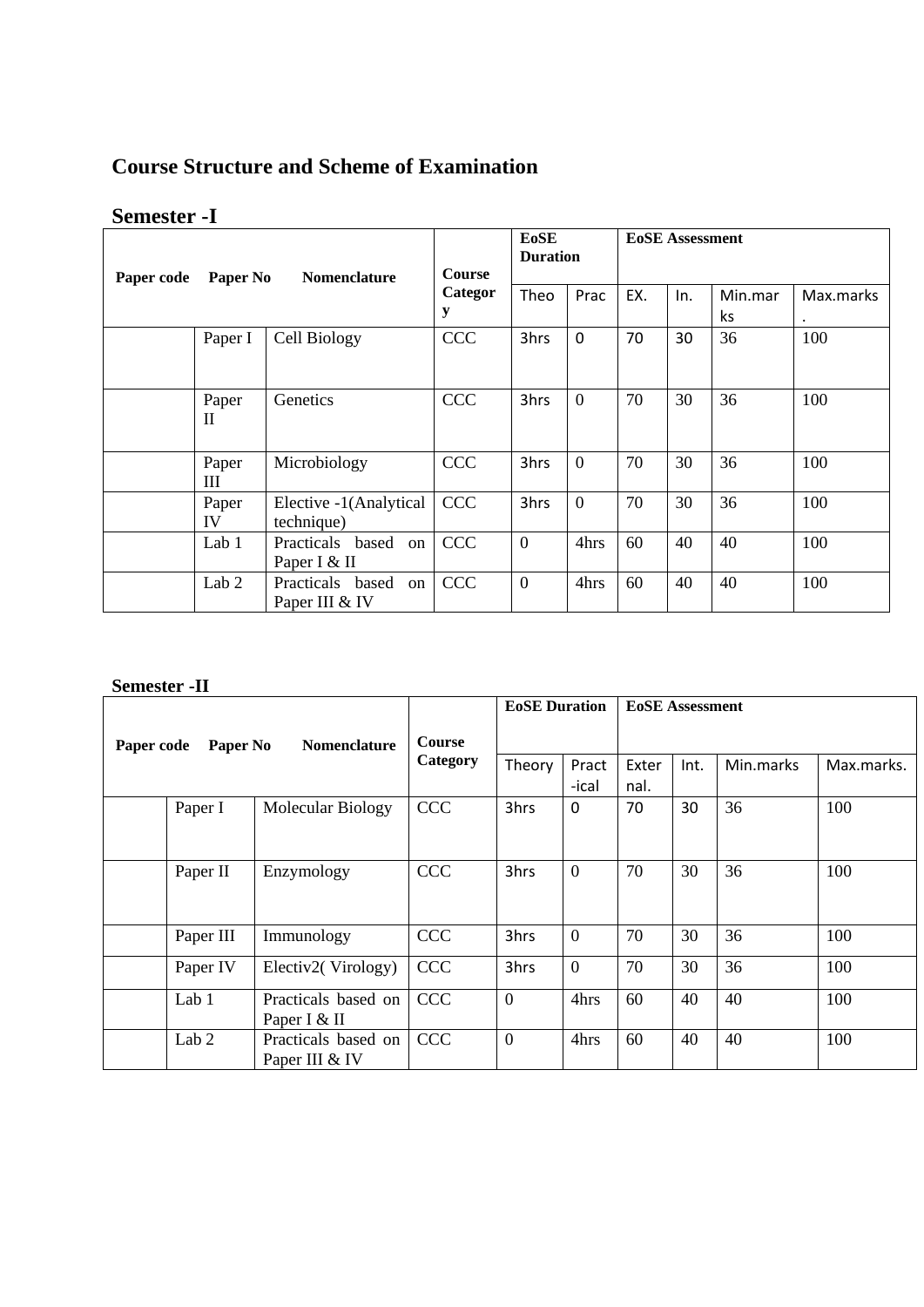# **Semester –III**

| Paper code | Paper No         | <b>Nomenclature</b>                                     | <b>EoSE</b><br><b>Duration</b><br><b>Course</b><br>Categor<br>EX.<br>Theo<br>Prac<br>y |                |                | <b>EoSE</b> Assessment |    |    |     |  |
|------------|------------------|---------------------------------------------------------|----------------------------------------------------------------------------------------|----------------|----------------|------------------------|----|----|-----|--|
|            |                  |                                                         |                                                                                        | In.            | Min.mar<br>ks  | Max.marks              |    |    |     |  |
|            | Paper I          | Genetic<br>$\&$<br>Engineering<br><b>System Biology</b> | <b>CCC</b>                                                                             | 3hrs           | $\mathbf 0$    | 70                     | 30 | 36 | 100 |  |
|            | Paper II         | Animal<br>Biotechnology                                 | <b>CCC</b>                                                                             | 3hrs           | $\Omega$       | 70                     | 30 | 36 | 100 |  |
|            | Paper III        | Seminar &<br>Their<br>Presentation                      | <b>CCC</b>                                                                             | 3hrs           | $\overline{0}$ | 70                     | 30 | 36 | 100 |  |
|            | Paper IV         | Elective-3<br>(Bioinformatics $\&$<br>Biostatistics)    | <b>CCC</b>                                                                             | 3hrs           | $\Omega$       | 70                     | 30 | 36 | 100 |  |
|            | Lab 1            | Practicals based on<br>Paper I & II                     | <b>CCC</b>                                                                             | $\overline{0}$ | 4hrs           | 60                     | 40 | 40 | 100 |  |
|            | Lab <sub>2</sub> | Practicals based on<br>Paper III & IV                   | <b>CCC</b>                                                                             | $\overline{0}$ | 4hrs           | 60                     | 40 | 40 | 100 |  |

# **Semester IV**

| Paper code | Paper No         | Nomenclature                                  | <b>Course</b><br>Category | <b>EoSE</b><br><b>Duration</b> |                | <b>EoSE</b> Assessment |     |               |           |  |
|------------|------------------|-----------------------------------------------|---------------------------|--------------------------------|----------------|------------------------|-----|---------------|-----------|--|
|            |                  |                                               |                           | Theo                           | Prac           | EX.                    | In. | Min.mar<br>ks | Max.marks |  |
|            | Paper I          | <b>Plant Biotech</b>                          | <b>CCC</b>                | 3hrs                           | $\mathbf 0$    | 70                     | 30  | 36            | 100       |  |
|            | Paper II         | <b>Bioethics &amp;IPR</b>                     | <b>CCC</b>                | 3hrs                           | $\overline{0}$ | 70                     | 30  | 36            | 100       |  |
|            | Paper III        | Dissertation<br>and<br>Industrial<br>training | <b>CCC</b>                | 3hrs                           | $\overline{0}$ | 70                     | 30  | 36            | 100       |  |
|            | Paper IV         | Elective-4<br>(Bioprocessing)<br>engineering) | <b>CCC</b>                | 3hrs                           | $\overline{0}$ | 70                     | 30  | 36            | 100       |  |
|            | Lab 1            | Practicals based<br>on Paper I & II           | <b>CCC</b>                | $\overline{0}$                 | 4hrs           | 60                     | 40  | 40            | 100       |  |
|            | Lab <sub>2</sub> | Practicals based<br>on Paper III &<br>IV      | <b>CCC</b>                | $\overline{0}$                 | 4hrs           | 60                     | 40  | 40            | 100       |  |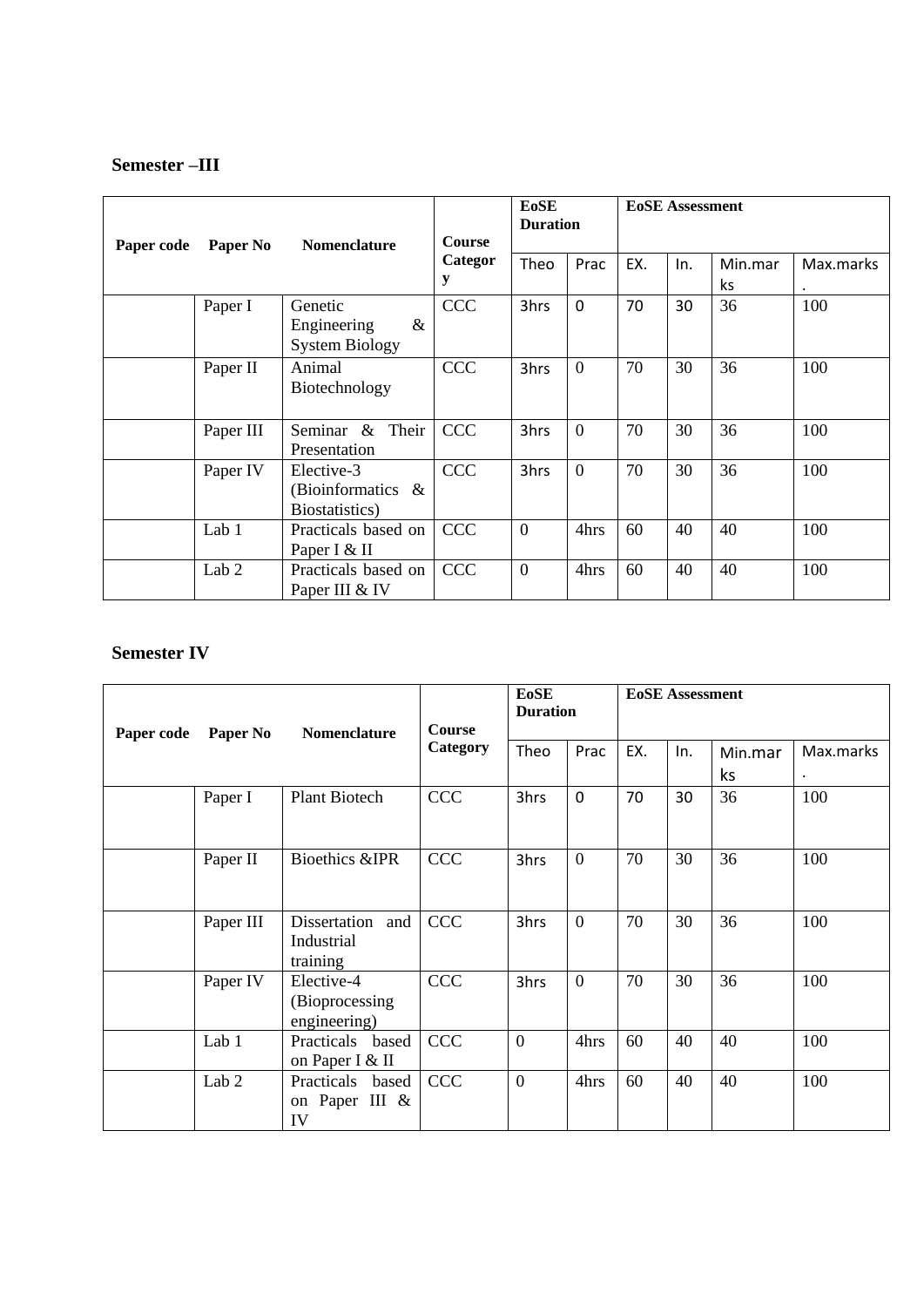## **Paper -I (Cell Biology)**

#### **Unit-1: Cells and evolution**

**The molecules of life:** DNA, RNA, ATP, proteins, water, phospholipids with emphasis on why each was chosen as the building block. How working of cell was discovered: Common experimental organisms and role of each to understand the functioning of a cell; Viruses to understand molecular cell biology; bacteria to understand fundamental functions of cell; yeast for cell cycle study, fruit fly for signal transduction studies, invertebrates for developmental studies, mice for study of human disease.

#### **Unit-2: The cell boundary**

**Overview of membrane structure:** Membrane lipids, membrane proteins and glycocalyx; Physical and chemical parameters that affect membrane fluidity; Membrane rafts; Lipid movement – ABC proteins; Gated and non-gated channels; Uniporters, Symporters and antiporters; Role of cytoskeleton in maintaining cell membrane. Role of membrane in energy generation: Role of membrane in electron transport chain; Bacteriorhodopsin; ATP generation; the structure of F0-F1 complex, its assembly, movement of ATP synthase and production of ATP; The importance of proton motive force emphasizing the importance of membrane.

#### **Unit-3: Regulatory molecules of the cell Introduction to signal transduction**.

How signal reaches from extracellular to intracellular response. The role of signalling molecules, receptors, G-protein coupled receptors-Structure and mechanism; secondary messengers- amplifiers, GTP-binding protein-ON/OFF switch. Why protein kinases and phosphatases are mostly involved in regulation. Tyrosine kinases- role in cell division, epidermal growth factor, cytokines mediate through it. JAK/STAT pathway. Ras/MAP kinase pathway: Down regulate the JAK/STAT pathway.

**Unit-4:Cells to multicellular organisms Germ cells and fertilization;** Cellular Mechanisms of development; Morphogenetic movements and the shaping of the body plan; Differentiated cells and the maintenance of tissues; Cell diversification in the early embryo; Cell memory, cell determination and concept of positional values; Developmental control genes and the rules of cell behaviour (nematodes/ C. elegans); Genesis of the body plan and homeotic selector genes and the patterning of body parts in Drosophila; neural development.

#### **References**

Various articles from journals Suggested Books as references:

- 1. Principles Of Cell Biology Third Edition (2021). Edition by George Plopper, PhD; Diana Bebek Ivankovic, PhD, Publisher: JONES & BARTLETT
- 2. Karp's Cell Biology Paperback (2018) 8th edition**.** [Gerald Karp,](https://www.amazon.in/Gerald-Karp/e/B001IR1IA0/ref=dp_byline_cont_book_1) [Janet wasa](https://www.amazon.in/s/ref=dp_byline_sr_book_2?ie=UTF8&field-author=Janet+Iwasa&search-alias=stripbooks) , [Wallace](https://www.amazon.in/s/ref=dp_byline_sr_book_3?ie=UTF8&field-author=Wallace+Marshall&search-alias=stripbooks)  [Marshall](https://www.amazon.in/s/ref=dp_byline_sr_book_3?ie=UTF8&field-author=Wallace+Marshall&search-alias=stripbooks) . Publisher : Wiley;
- 3. Molecular cell Biology: (2016) Lodish, Berk, Kaiser, Krieger et al. 8th ed, WH Freeman,
- 4. Molecular Biology of the Cell The problems Book(2014) (6ed): John Wilson and Tim Hunt
- 5. The Cell: Bruce Alberts, Alexander Johnson, Julian Lewis (2015), Garland Science
- 6. The Cell: A molecular approach , (2019 )7ed, Geoffrey Cooper and Robert Hausman
- 7. World of the Cell (2019) (9ed): Jeff Hardin and Gregory Paul Bertini.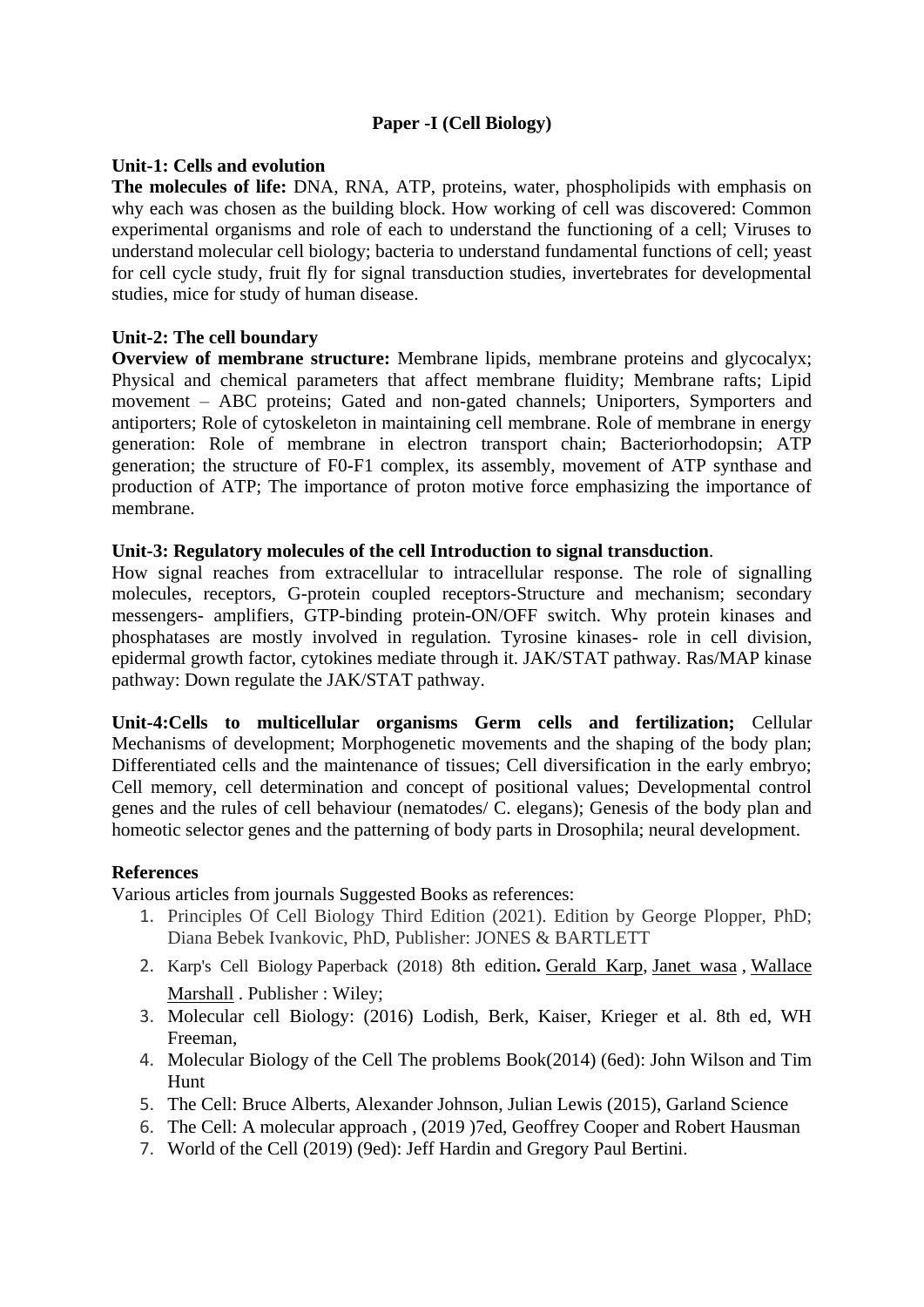#### **Paper –II (Genetics)**

#### **Unit-1: Population and evolution genetics Sources responsible for changes in gene frequencies –**

Mutation, selection, migration and isolation; random genetic drift; insights into human migration, natural selection and evolution. Population substructure: Hierarchical population, Isolate breaking, Inbreeding, Assortative mating, concept of heritability, artificial selection and realized heritability.

**Unit-2:Organization and measure of genetic variation:** Random mating population, Hardy-Weinberg principle, special cases of random mating – multiple alleles different frequencies between sexes (autosomal and X-linked). Molecular Evolution: Evolution of origin of species and theories of evolution; The basic force of evolution – Mutation, recombination and gene flow; Variation and divergence of populations; Molecular evolution of genes and proteins; Evolution of genomes; Phylogeny and systematics; Molecular clock.

**Unit 3: Quantitative and ethical Genetics :**Johannsen pure line theory, multiple factor hypothesis, types of quantitative traits, components of phenotypic variation and genetic models for quantitative traits, Methods to study human gene diversity- Biochemical and molecular marker, VNTR, STR, microsatellite, SNP and their detection techniques RFLP, genotyping, RAPD, AFLP etc. Tracing human migrations with autosomal, Y chromosomal and mitochondrial markers Ethical, legal and social issues in Human genetics.

**Unit 4: History of Classical and Modern Genetics**: Concept and organization of Genetic material in Bacteria, Plant and Animal (*E.coli,Arabidopsis thaliana, Coenorhabditiselegans*). **Concept of gene**: Allele, multiple alleles, pseudo alleles and complement test.

**Cytogenetics**: Human karyotype, Banding techniques, Human genetic diseases. Pedigree analysis

#### **Suggested Readings:**

- 1. Alberts. (2002). Molecular Biology of the Cell –. Garland publication, Fourth Edition.
- **2.** Principles Of Genetics 7Th Asia Edition (**2019)** by SNUSTAD DP, pub: JOHN **WILEY**
- 3. GardenerE.J,.SimmonsM.J and Snustad, D.P. (2005).Principles of Genetics John Wiley & SonsPublications.
- 4. Principles of Genetics . (**2015** )by Purohit SS and purohit S, First edition, Publisher: Agrobios (India).
- **5.** Principles Of Genetics 8Ed **(2015)** by Gardner E.J., publisher: Wiley India
- 6. Paul A. (2011). Text Book of Genetics- from Genes to Genomes- Books and Allied (P) Ltd, Kolkata.Third Edition.
- **7.** Genetics, **(2015** )3Rd Edition by Strickberger, Pub:Pearson India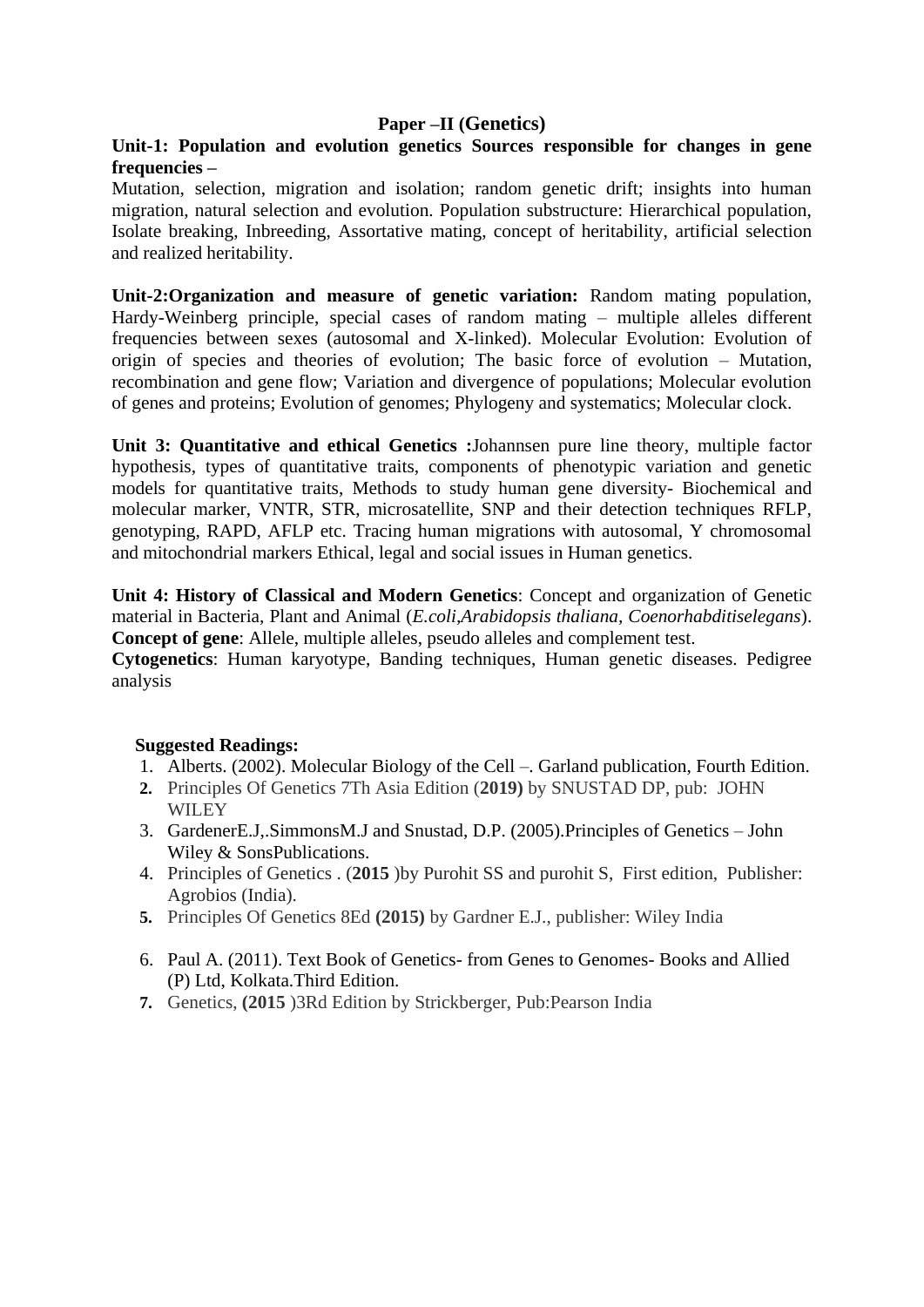#### **Paper-III (Microbiology)**

#### **Unit 1: Basic Microbiology**

Understanding the structure of Microbial cell, Archaea cell and Viruses; Classification of microbes (Bacteria) based on their optimum growth conditions; understanding their metabolism (Basic prokaryotic metabolism, sulphur, phosphorous metabolism; etc.).

#### **Unit 2: Cultivation of metabolic distinct microbes:**

Cultivation and Control of Microbes Cultivation of metabolic distinct microbes, Microbial Control (Physical and chemical methods) and Chemotherapeutics (Antibiotics and sulpha drugs); Microbial Growth and its kinetics; Understanding basics of Metagenomics for noncultivable microbes.

#### **Unit 3: Bioprocessing and Fermentation Technology Fermentation design;**

Scale-up of bioprocess (Steps of scale up, Scale-up of sterilization, aeration and agitation inoculum); Upstream processing (Solids and liquid handling, sterilization of media, air and reactors; Inoculum development; Aeration and agitation; maintenance of optimum fermentation condition); Downstream processing (Characterization of products and byproducts, flocculation and conditioning of broth, Methods of cell separation, disruption, product recovery and purification,) .

**Unit 4: Microbial Biotechnology Products Fermentation related products:** Bioconversion of Steroids, Antibiotic production and modification (at-least 2 antibiotics), Production of Vitamin B12, Production of Bioplastics, Food products (flavouring agents, Organic acids, bakery products and beverages), Microbial enzymes (Amylase, lipase, Proteases) Nonfermentation processes: MEOR (Microbial enhanced oil recovery); Bioleaching; Microbial fuel cell.

#### **References:**

- **1. 1.**Brock Biology of Microorganisms, Global Edition, 26 March (2018) by [Michael](https://www.amazon.in/s/ref=dp_byline_sr_book_1?ie=UTF8&field-author=Michael+Madigan&search-alias=stripbooks)  [Madigan,](https://www.amazon.in/s/ref=dp_byline_sr_book_1?ie=UTF8&field-author=Michael+Madigan&search-alias=stripbooks) [Kelly Bender,](https://www.amazon.in/s/ref=dp_byline_sr_book_2?ie=UTF8&field-author=Kelly+Bender&search-alias=stripbooks) [Daniel Buckley](https://www.amazon.in/s/ref=dp_byline_sr_book_3?ie=UTF8&field-author=Daniel+Buckley&search-alias=stripbooks)**.**
- 2. Jay JM, Loessner MJ and Golden DA. (2005). Modern Food Microbiology. 7thedition, CBS Publishers and Distributors, Delhi, India.
- 3. **Microbiology Fundamentals: (2012) A Clinical Approach by Marjorie Kelly Cowan, Pub: mac graw hill india**
- 4. Madigan MT, Martinko JM and Parker J. (2009). Brock Biology of Microorganisms. 12<sup>th</sup> edition. Pearson/Benjamin Cummings.
- 5. Pelczar MJ, Chan ECS and Krieg NR. (2001). Microbiology. 5th edition. McGraw Hill Book Company.
- 6. Stanier RY, Ingraham JL, Wheelis ML, and Painter PR. (2005). General Microbiology.  $5<sup>th</sup>$  edition. McMillan.
- 7. Tortora GJ, Funke BR, and Case CL. (2008). Microbiology: An Introduction. 9 th edition. Pearson Education.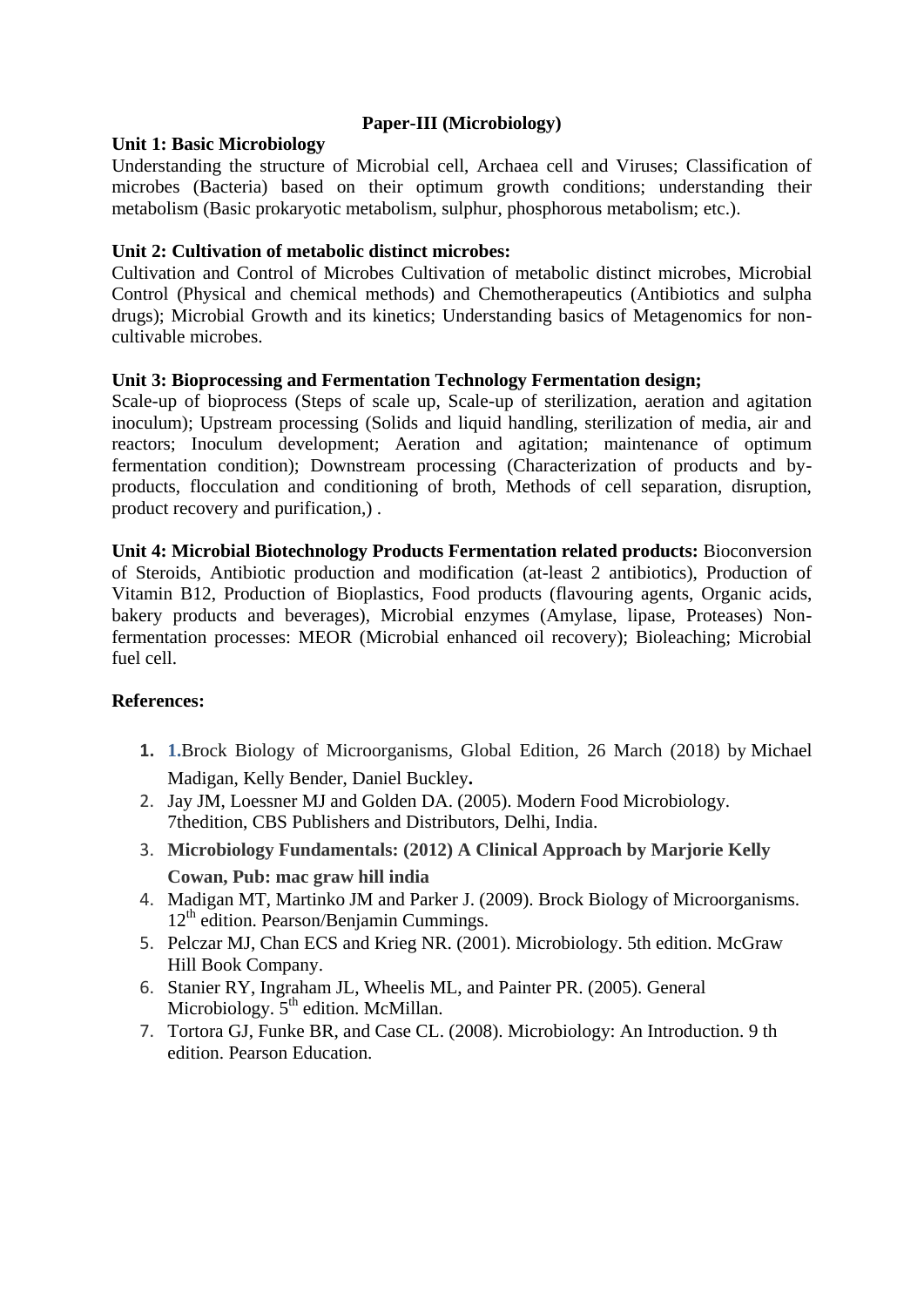#### **Paper- IV Elective 1 (Analytical Technique)**

#### **Unit -I**

**Microscopy-** Principles Applications of Bright field and Dark-field Microscopy and fluorescent Microscopy, Phase contrast Microscopy, Confocal Microscopy. Electron Microscope-Principles and Applications of Transmission Electron Microscope (TEM), Scanning Electron Microscope (SEM), Sample preparation for Electron Microscopy.

# **Unit- II**

**Centrifugation:** Basic principles of sedimentation. Types of centrifuges: Preparative, analytical,high speed, low speed, ultracentrifuge, differential and density gradient. Determination of molecular weight: sedimentation velocity and sedimentationequilibrium.

**Chromatography:** General principle of chromatographic separation. Principle, instrumentation and applications of Partition Chromatography, Adsorption Chromatography, Paper Chromatography, TLC, HPTLC, Ion Exchange Chromatography, Gel permeation Chromatography, Affinity Chromatography, GC, GLC and HPLC, GC-MS, LC-MS.

#### **Unit- III**

#### **Electrophoresis**

Basic principle and types of electrophoresis. Electrophoretic mobility. Factors affecting electrophoretic migration, Technique and uses of agarose gel electrophoresis, PAGE, SDS-PAGE, Two-dimensional electrophoresis and Isoelectric focussing.

#### **Unit -IV**

**Spectroscopy-**Beer-Lambert law and its limitations. Light absorption and transmission. Extinction coefficient. Basic design of photoelectric colorimeter and spectrophotometer. Applications of UV-visible spectroscopic techniques. Flame Photometry. Atomic absorption spectrophotometry, Circular Dichroism and Rotatory Dispersion, Principle and application of NMR and ESR techniques.

**Crystallography-**Principle, instrumentation and applications of X-Ray Crystallography

#### **Suggested Readings:**

- 1. Boyer, R.F. (2000). Modern Experimental Biochemistry, 3rd Edition, Prentice Edition. Wiley-Inter science, USA.
- 2. Biotechniques (Theory & Practice ). (2018) by [Prof. S.V.S. Rana](https://www.amazon.in/s/ref=dp_byline_sr_book_1?ie=UTF8&field-author=Prof.+S.V.S.+Rana&search-alias=stripbooks) (Author), Rastogi Publications
- 3. Hammes, G. G. (2007). Physical Chemistry for the Biological Sciences, 1stTechniques. 4th Edition, MKU, Madurai.
- **4.** Introduction to Biotechnology (2014). 3 Edition by Thieman and William, Pub: Pearson India.
- 5. P.Palanivelu and M.Salihu. (2009). Analytical Biochemistry and Separation and Molecular Biology. 2nd Revised edition. W. H. Freeman, USA.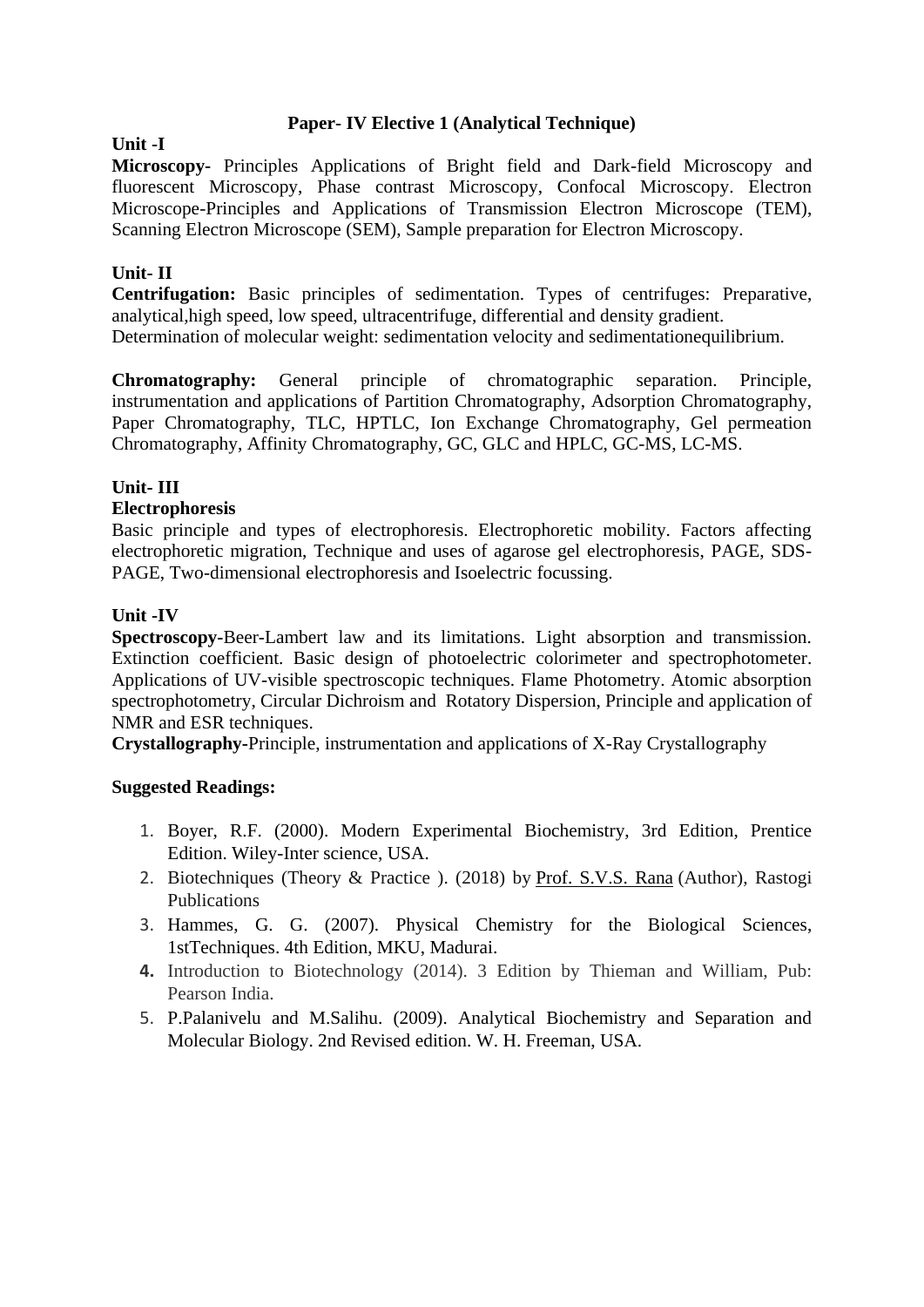#### **Lab 1 (Practicals based on Paper I & II)**

- 1. Study of the structure of Prokaryotic and Eukaryotic cell.
- 2. Preparation of polytene chromosomes from *Drosophila larva*
- 3. Study of mitochondria in Buccal Epithelium.
- 4. Prediction of secondary structure of proteins
- 5. Prediction of secondary structure of RNA
- 6. Phylogenetic analysis of a gene.
- 7. Isolation of yeast and study of its cell shape
- 8. Viability studies of yeast using Trypan Blue and MTT
- 9. Establishing synchronous cultures of Yeast
- 10. Study of growth curve of yeast and determination of doubling time.
- 11. Study of stages of cell division Mitosis (onion roots) and meiosis(Flower bud)
- 12. Identification of Barr body from salivary DNA
- 13. AMES Test
- 14. Karyotype analysis, banding pattern
- 15. Demonstration of pedigree analysis

#### **Lab 2(Practicals based on Paper III & IV)**

- 1. Separation of albumin and globulin using centrifugation.
- 2. Preparation of sucrose gradient to isolate chloroplasts.
- 3. Separation of serum proteins using agarose gel electrophoresis.
- 4. Factors affecting electrophoresis mobility (pore size/ voltage/ ionic strength of buffer)
- 5. Separation of amino acids, sugars and lipids by thin layer chromatography.
- 6. Separation of plant pigments by column chromatography
- 7. Analysis of caffeine in different beverages using UV Vis spectrophotometer
- 8. Detecting Azadirachtin in an extract of Neem leaves using spectral scan
- 9. Isolation of DNA and gel electrophoresis and Using Gel Documentation System to analyze DNA
- 10. DNA amplification by PCR and its phylogenic analysis
- 11. Demonstration of Bacterial growth curve.
- 12. Demonstration of TDP and TDT.
- 13. Agarose gel electrophoresis of genomic DNA & plasmid DNA
- 14. Staining methods: simple staining, Gram staining, spore staining, negative staining,capsule staining,acid fast staining
- 15. Preparation of media & sterilization methods, Methods of Isolation of bacteria from different sources (Air, water and soil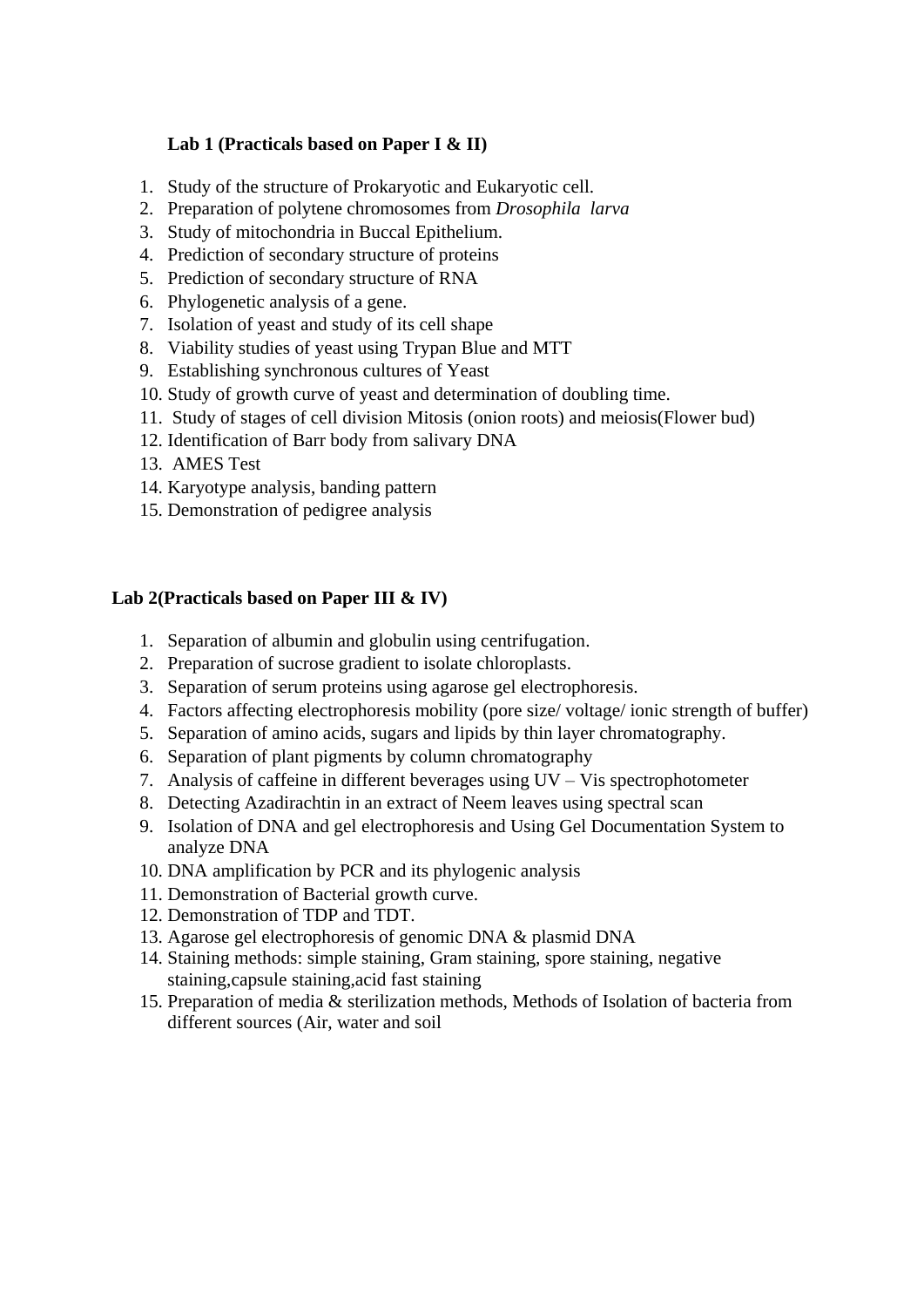#### **Semester II Paper I -Molecular Biology**

#### **Unit-I:**

#### **DNA replication in eukaryotes Cell cycle and replication;**

Molecular identification of origin of replication; Formation of pre – replication complex; Initiation and elongation of replication; Regulation of pre – replication complex formation and activation; Finishing replication in eukaryotes: role of telomerase in solving end replication problem; Comparative study of replication in prokaryotes and eukaryotes; DNA repair systems in prokaryotes and eukaryotes; Repair by recombination; Translesion DNA synthesis.

#### **Unit-II:**

**Transcription in eukaryotes RNA polymerases in eukaryotes;** Core RNA pol II promoters; Transcription factors; Regulatory sequences: promoter proximal sequences, upstream activator sequences, enhancers, silencers, boundary elements and insulators; Transcription initiation and role of mediators, nucleosome modifiers and remodelers, transcriptional activators; Elongation and proof reading; Transcription by RNA polymerases I and III; Transcription termination; RNA processing : Splicing pathways, alternative splicing, exon shuffling, RNA editing.

#### **Unit-III:**

#### **Gene regulation in eukaryotes:**

Conserved mechanisms of transcriptional regulation from yeast to mammals; eukaryotic activators; Signal integration and combinatorial control; Transcriptional repressor; control of transcriptional regulators and signal transduction; Gene silencing by histone modification; Post transcription initiation regulation.

#### **Unit-IV:**

**Special Techniques Gene knocking and gene knock out;** Eastern Blotting; Northeastern blotting; Reverse North Blotting; Southwestern blotting; Recombinase Polymerase amplification; Ribosome profiling; Promoter bashing; Branched DNA assay; Ligase chain reaction; Chromatin Immunoprecipitation (CHiP); Oligomer restriction; Genome editing; CRISPR/Cas systems for editing, regulating and targeting; Mutagenesis methods.

#### **Suggested Books as references**

1. Molecular Cell Biology. Lodish *et al.* (2003). 5th Edition. W.H. Freeman and Company

2. Molecular Cloning – (2001). A laboratory manual. Sambrook – Russel, Vol 1, 2, 3. Third edition. CSHL Press

3. Molecular Biology of the Gene. (2003) Watson *et al.* 7th Edition. CSHL Press, Pearson and Cummings.

4. Molecular Biology of the Cell The problems Book (2015) (6ed): John Wilson and Tim Hunt

5. The Cell: Bruce Alberts 6. The Cell: A molecular approach (7ed) Geoffrey Cooper and Robert Hausman

7. World of the Cell (2013.) (8ed): Jeff Hardin and Gregory Paul Bertini.

8. Cell and Molecular Biology (2014). Concepts and Experiments (7ed): Gerald Karp

12. Molecular Biology (2013) : [David P. Clark,](https://www.google.com/search?sa=N&biw=1600&bih=789&tbm=bks&sxsrf=ALeKk01LfknUoRp3UNFt75p1aWA8PWFjcQ:1619358394958&tbm=bks&q=inauthor:%22David+P.+Clark%22&ved=2ahUKEwimw5SPxJnwAhVBWysKHevACXIQ9AgwAXoECAIQBQ) [Nanette J. Pazdernik](https://www.google.com/search?sa=N&biw=1600&bih=789&tbm=bks&sxsrf=ALeKk01LfknUoRp3UNFt75p1aWA8PWFjcQ:1619358394958&tbm=bks&q=inauthor:%22Nanette+J.+Pazdernik%22&ved=2ahUKEwimw5SPxJnwAhVBWysKHevACXIQ9AgwAXoECAIQBg) · 2<sup>nd</sup> edition (Elsevier [Science\)](https://www.google.co.in/search?hl=en&gbpv=1&dq=molecular+biology&printsec=frontcover&q=inpublisher:%22Elsevier+Science%22&tbm=bks&sa=X&ved=2ahUKEwj-4afSxJnwAhVJyzgGHcBPDYEQmxMoADAIegQIHRAC).

13. Cell And Molecular Biology (2006) : [S. C. Rastogi](https://www.google.com/search?sa=N&biw=1600&bih=789&tbm=bks&sxsrf=ALeKk02-BON7-nn9VfTB2yIhafDsIyJyYQ:1619358518764&tbm=bks&q=inauthor:%22S.+C.+Rastogi%22&ved=2ahUKEwjqgZnKxJnwAhXHdCsKHdpvCfAQ9AgwB3oECAcQBQ),  $2<sup>nd</sup>$  edition  $\cdot$  ; New Age International [\(P\) Limited.](https://www.google.co.in/search?hl=en&gbpv=1&dq=molecular+biology&printsec=frontcover&q=inpublisher:%22New+Age+International+(P)+Limited%22&tbm=bks&sa=X&ved=2ahUKEwiOuIbRxZnwAhV173MBHdpKAr0QmxMoADAIegQIGBAC)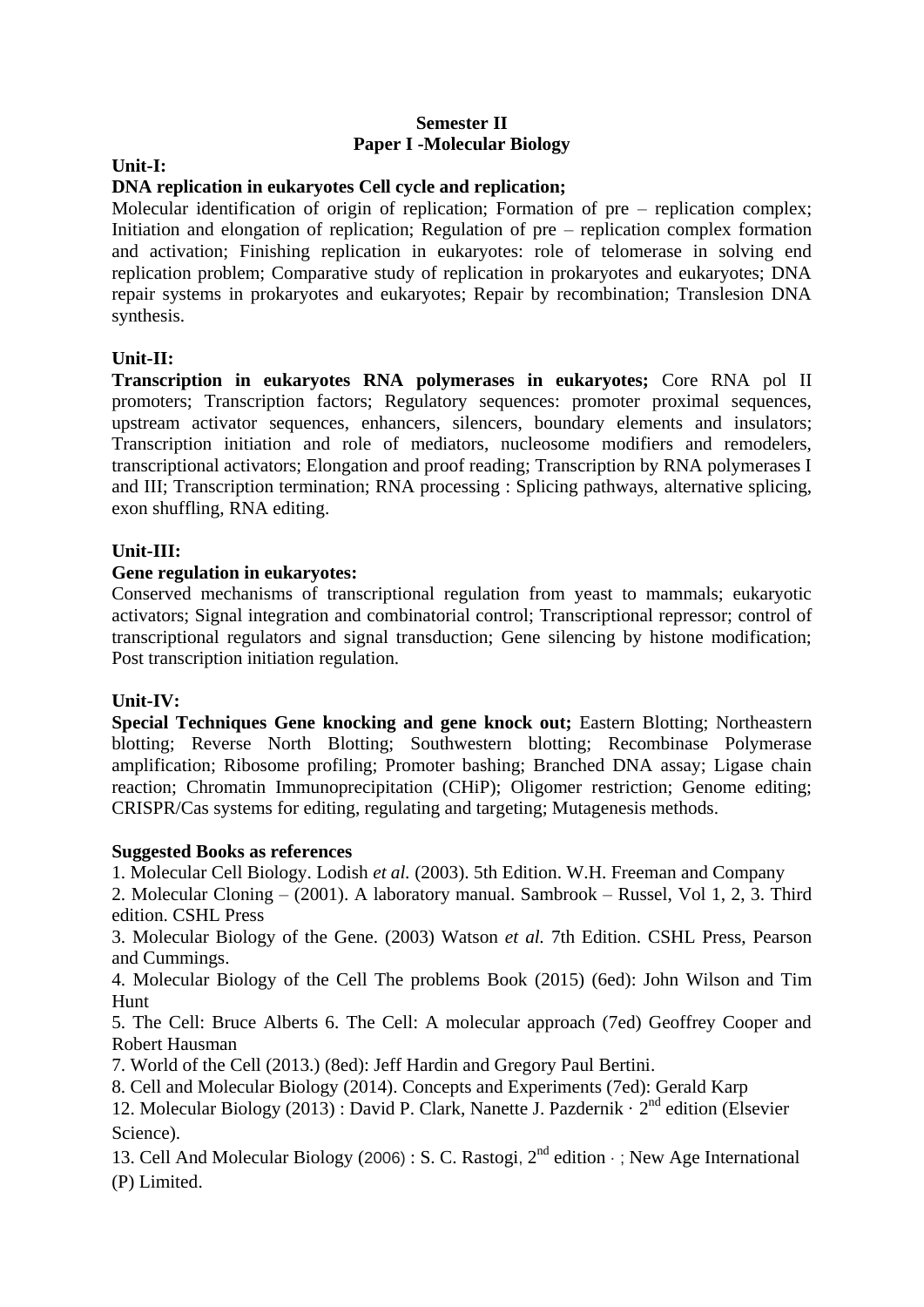# **Paper II- Enzymology**

#### **Unit-I**

**Enzymes working**: Acid-base catalysis, covalent catalysis, proximity, orientation effect, role of metal ion in enzyme catalysis. Strain & distortion theory. Measurement of enzyme activity - two point assay, kinetic assay, using radiolabelled substrates. Determination of active site amino acids - chemical probe, affinity label, and site-directed mutagenesis, intrinsic and extrinsic regulations. Investigation of 3- D structure of active site. Mechanism of action of lysozyme, carboxypeptidase, serine proteases, nitrogenases and examples from other classes of enzymes.

#### **Unit-II**

**Enzyme regulation:** General mechanisms of enzyme regulation, product inhibition. Reversible (glutamine synthase & phosphorylase) and irreversible (proteases) inhibition; Competitive, non-competitive, uncompetitive, linear-mixed type inhibitions and their kinetics, determination of Ki and numerical based on these. Importance of Kcat/Km; Suicide inhibitors; Covalent modifications of enzymes. Mono cyclic and multicyclic cascade systems with specific examples; feed forward stimulation. Allosteric enzymes, its physiological significance, qualitative description of "concerted" & "sequential" models for allosteric enzymes.

#### **Unit-III**

**Kinetics and drug designs for enzymes**: Use of initial velocity, Review of unisubstrate enzyme kinetics, multisubstrate enzyme kinetics, Co-operatively phenomenon, MWC and KNF models, Hill and Scatchard plots, protein-ligand binding and its measurement, analysis of binding isotherms, inhibition and exchange studies to differentiate between multi substrate reaction mechanism, Drug discovery, delivery and mechanism of action, specific emphasis on designing of drugs which can block the action of an enzyme or can activate it, catalytic antibodies, Ribozymes and DNAzymes, methods to improve biocatalysts, Pathway engineering.

#### **Unit-IV**

**Industrial and clinical uses of enzymes:** Industrial uses of enzymes - sources of industrial enzymes, thermophilic enzymes, amylases, glucose isomerases, cellulose degrading enzymes, lipases, proteolytic enzymes in meat and leather industry, detergents and cheese production, enzymes in textile industry, paper industry, food industry etc. biofuel cells, Bio refinery, Biosensors.Immobilized enzymes: methods, kinetics and their industrial applications. Nanomaterials for Enzyme immobilization.

- 1. Enzymes: Biochemistry, Biotechnology and Clinical Chemistry-(2008).Trevor Palmer,  $11<sup>th</sup>$  edition. Est west publisher.
- 2. Principles of Biochemistry- (2017). Lehninger, David L. Nelson and Michael M. Cox. 7 th edition.
- 3. Biochemistry-(2010). Donald Voet, Judith G. Voet. $4<sup>th</sup>$  edition. John Wiley publication.
- 4. Fundamentals of Enzyme Kinetics: (2004)Athel Cornish and Bowden, Portland Press,
- 5. Understanding the control of metabolism: (1996) David Fell, Portland Press,
- 6. Fundamentals of Enzymology: (1999) Price and Stevens, OUP,
- 7. Industrial Enzymology: (1998) Tony Godfrey, Jon Reichel, 2 edition
- 8. Enzymology : (2010).T.Devsena ; [Oxford higher education](https://www.google.co.in/search?tbo=p&tbm=bks&q=bibliogroup:%22Oxford+higher+education%22&source=gbs_metadata_r&cad=3), 3<sup>nd</sup> edition ,.
	- **9.** Enzymology and Enzyme Techno logy : (2014) [S. M. Bhatt](https://www.google.co.in/search?hl=en&sxsrf=ALeKk01ymEa9-XmBXrbJYFR4BJASuYSF6g:1619360031448&q=inauthor:%22S.+M.+Bhatt%22&tbm=bks) , Pub: S.Chand.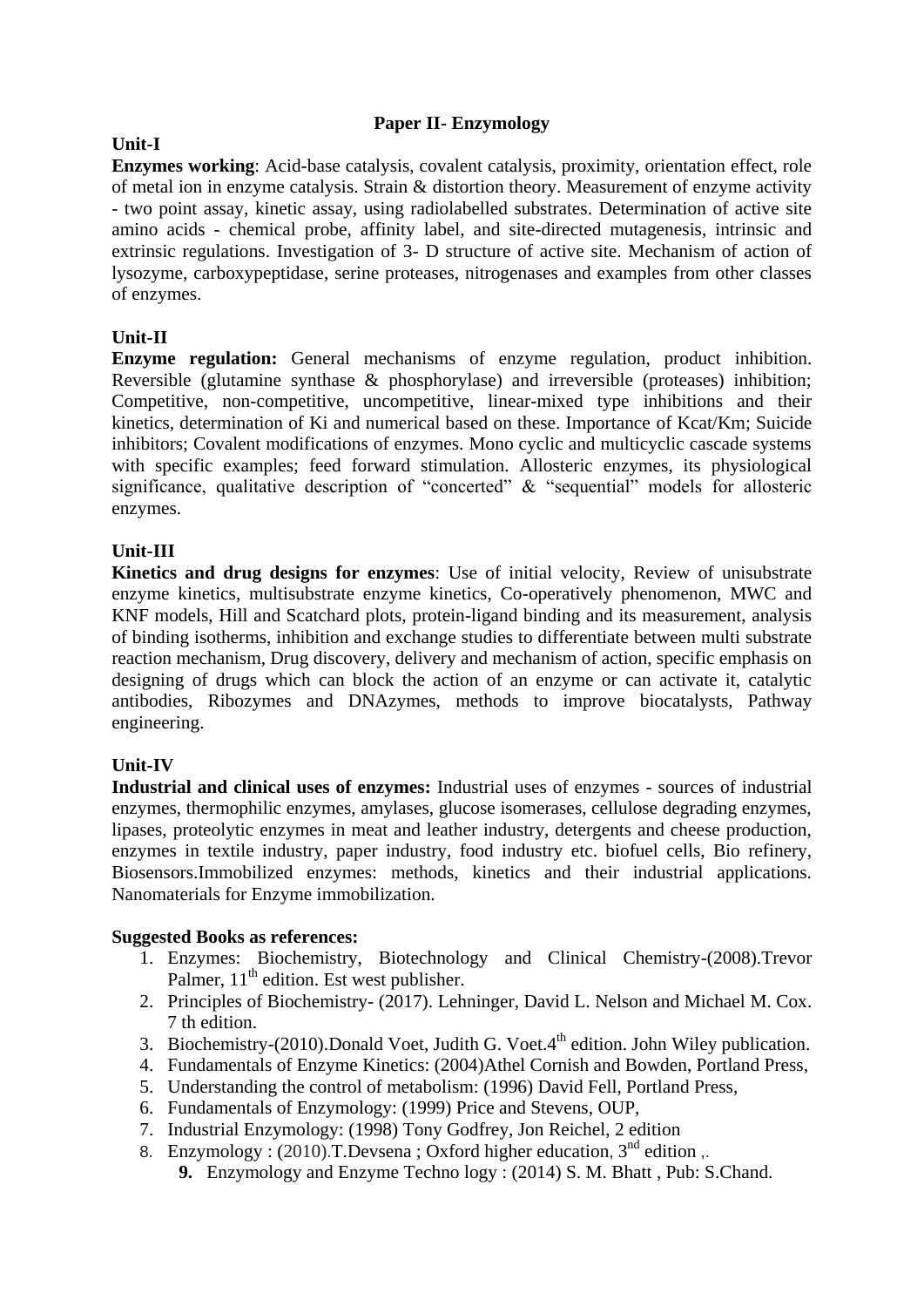#### **Paper III -Immunology**

# **Molecules of immune system Antigens:** Antigenicity vs immunogenicity, Factors that influence immunogenicity, B and  $T -$  cell epitopes, haptens - adjuvants. Antibodies:

Structure, Antibody classes and biological activities, the immunoglobulin superfamily, organization and expression of immunoglobulin genes. Camelids; Cytokines: Properties, cytokine receptors, Cytokine-related diseases, therapeutic uses of cytokines. MHC: General organization and inheritance of MHC, cellular distribution of MHC molecules, MHC and immune responsiveness.

# **Unit-II**

**Cells of immune system Granulocytes:**Eosinophils, Basophils, Neutrophils; Natural killer cells, Macrophages; Antigen presenting cells: Function, Processing and presentation pathways - the cytosolic and endocytic pathway, presentation of non-peptide antigens. B cells: Maturation, activation and proliferation, antigen induced B- cell differentiation, regulation of B-cell development. T cells: T cell maturation, Thymic selection of T cells, TH cell activation, T cell differentiation, Role of T – cells in cell death.

# **Unit-III**

**The immune response:** The humoral response - primary and secondary response. Role of TH cells in humoral response. The complement system: The components and functions of complements. Activation of complement, regulation of the complement pathways, complement deficiencies. Cell mediated response: Effector responses, General properties of effector T cells. Response to infectious agents: Virus, bacteria, protozoa; emerging infectious disease. Leukocyte migration and inflammation; Damage associated molecular mechanisms/platforms (DAMS); Pathogen associated molecular mechanisms/platforms (PAMS)

#### **Unit-IV**

**Diseases related to immune system:** Hypersensitive reactions- Gel and Coombs classification. Types of hypersensitive reactions. Primary immunodeficiency- Severe combined immunodeficiency, AIDS. Autoimmunity: Organ specific, systemic autoimmune disease, proposed mechanisms for autoimmunity; Treatment, Antibody Drug Conjugate (ADC), Immunotherapy.

#### **Suggested Books as references:**

1. Kuby Immunology (2007) 6th ed., Kindt, T.L., Goldsby, R.A. and Osborne, B.A., W.H Freeman and Company (New York),

2. Immunology: A Short Course (2009) 6th ed., Coico, R and Sunshine, G., John Wiley& sons, Inc (New Jersey),

3. Janeway'sImmunobiology (2012) 8th ed., Murphy, K., Mowat, A., and Weaver, C.T., Garland Science (London & New York).

- 4. Immunology: (1997). Jan Klain, 2 nd adition. Blackwell scientific
- 5. Immunology (2010). Ivan Roitt, (10th ed), Blackwell Scientific Press,

6. Microbiology (2008) Willey, Sherwood, Woolverton, Microbiology 7th ed. McGraw Hill

#### **Unit-I**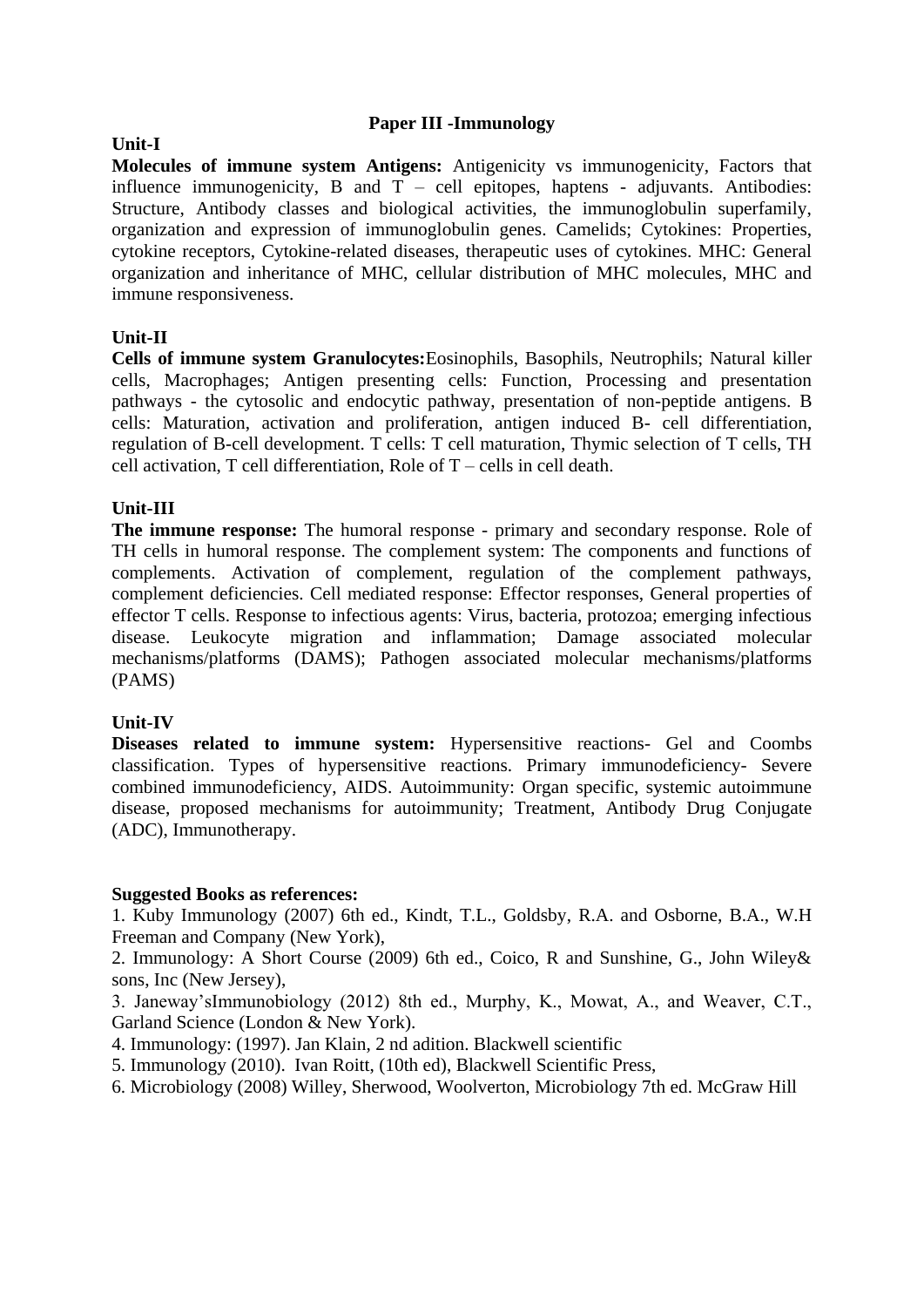#### **Paper IV- Elective 2 (Virology)**

#### **Unit -I**

**History and principles of virology**: virus taxonomy, introduction to replication strategies. Virus structure and morphology. Viruses of veterinary importance. Principles of bio-safety, containment facilities, maintenance and handling of laboratory animals and requirements of virological laboratory. Plant viruses, plant virus propagation. Bacteriophages, bacteriophage propagation and viroids.

#### **Unit II**

**Virological Methods:**In vivo, in vitro and in vivo systems for virus growth, estimation of yields, methods for purification of viruses with special emphasis on ultracentrifugation methods. Introduction to PCR, ELISA Immunodiagnosis, IFA, haemagglutination and haemagglutination-inhibition tests, Complement fixation, neutralization, Western blot, RIYA and immunohistochemistry.

#### **Unit III**

**Virus-cell** Interaction**:** Definition, structure and methods of discovery of viral receptors (polio, herpes, VSV, HIV). Kinetics of receptor binding. Cellular interactions—clathrin coated pits, lipid rafts, caveolae, endocytosis and virus uncoating mechanisms. Nuclear localization signals and nuclear pore transit, virus –cytoskeletal interactions, chaperons.

#### **Unit IV**

**Applied epidemiology:** Types and methods of public health and infectious disease surveillance, establishing surveillance system. Case control and cohort studies. Needs and steps to be taken for outbreak investigations, collaboration with State and National health authorities. Veterinary Epidemiology.

#### **Suggested Books as references:**

1. Fields Virology Vol 1 and 2. B.N. Fields, D.M. Knipe, P.M. Howley, R.M. Chanock, J.L. Melnick, T.P. Monath, B. Roizman, and S.E. Straus, eds.), (1999). 3rd Edition. Lippincott-Raven, Philadelphia, PA.

2. Principles of Virology: Molecular Biology, Pathogenesis, and Control of Animal Viruses. S. J. Flint, V. R. Racaniello, L. W. Enquist, V. R. Rancaniello, A. M. Skalka. Latest edition / Pub. Date: December (2003) Publisher: American Society Microbiology.

3. Laboratory Animal Medicine: Principles and Procedures. Margi Sirois. Latest edition / Pub. Date: November (2004). Publisher: Elsevier Health Sciences.

4. Guides for the Care and Use of Laboratory Animals. National Research Council. Latest edition / Pub. Date: January (1996). Publisher: National Academy Press.

5.Laboratory Biosafety Manual,(2020).\$th adition. WHO,

6. Virology: (1994). 3rd ed. FrankelConrat et al, Prentice Hall.

7. Introduction to Modern Virology. (2001)5th ed. Dimmock et al., Blackwell Scientific Publ.

8. Basic Virology,(1999). By Waginer and M. Hewlett, Blackwell Science Publ.it II.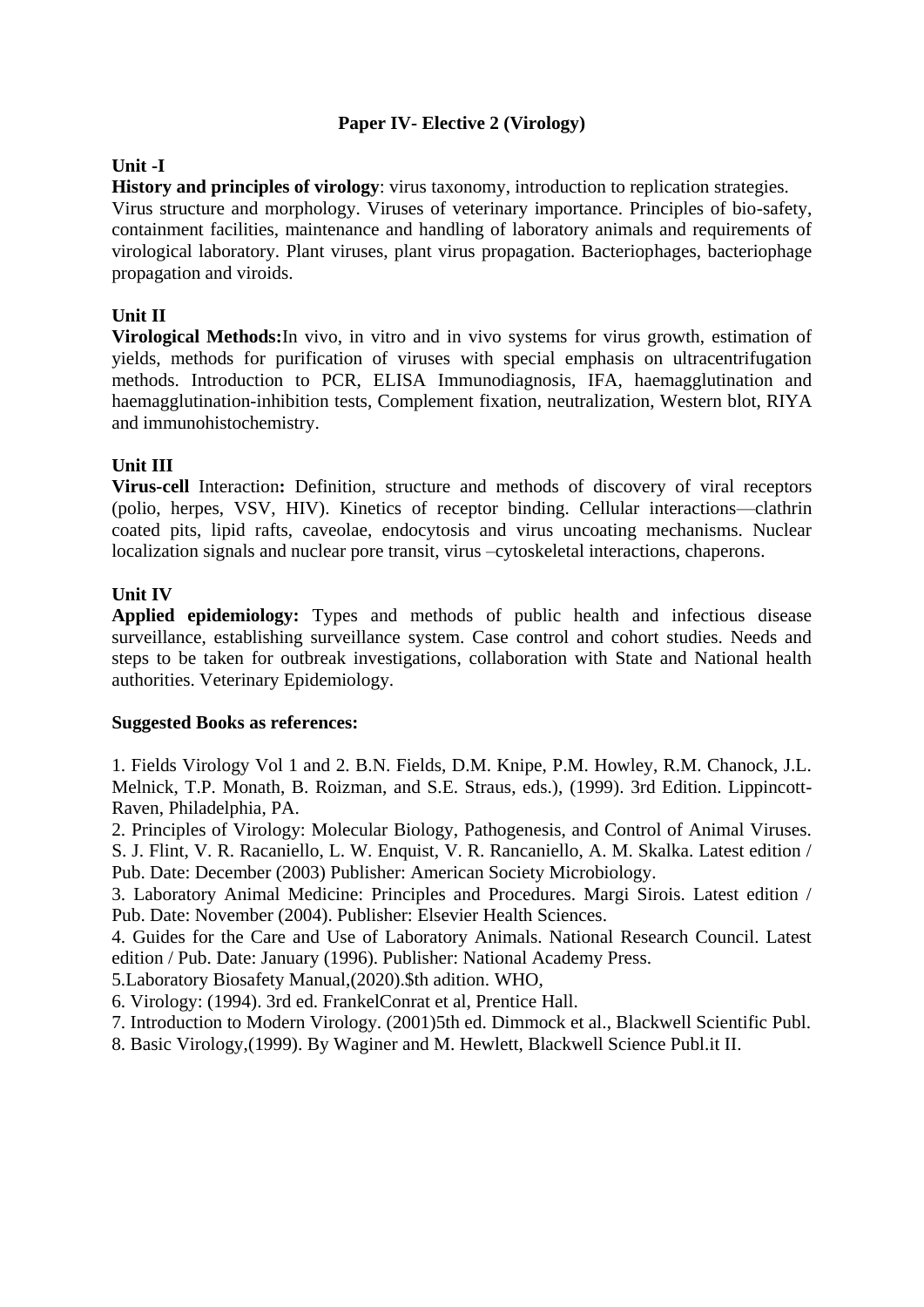### **Lab 1 (Practicals on the basis of theory Paper I & II)**

- 1. Isolation of DNA and gel electrophoresis and Using Gel Documentation System to analyze DNA
- 2. Random mutagenesis and screening
- 3. DNA amplification by PCR and its phylogenic analysis
- 4. Southern Transfer
- 5. Restriction digestion of Genomic DNA (Software).
- 6. Restriction digestion of Plasmid DNA.
- 7. DNA Ligation.
- 8. RNA Isolation
- 9. Recovery of DNA from Low-Melting-Temperature Agarose Gels: Organic Extraction
- 10.Isolation of Lambda phage
- 11.Estimation of Riboflavin by Arnold's fluorimetric method
- 12.Effect of environmental factors such as pH, temperature, time and inhibitors on alkaline phosphatase.
- 13.Isolation and purification of peroxidase.
- 14.Molecular weight determination of enzyme by SDS PAGE.
- 15.Immobilization studies: Preparation of peroxidase entrapped in alginate beads and determination of percent entrapment

# **Lab 2 (Practicals on the basis of theory Paper III & IV)**

- 1. Study the immunodiffusion technique by Single Radial Immunodiffusion.
- 2. Study the reaction pattern of an antigen with a set of antibodies by Ouchterlony Double Diffusion method.
- 3. To learn the technique of Immunoelectrophoresis.
- 4. To learn the technique of Dot ELISA for the detection of an antigen.
- 5. To determine the antigen concentration by Antigen Capture ELISA method.
- 6. Immunodiffusion techniques (Mancini and Ouchterlony)
- 7. Immunoelectrophoresis
- 8. Rocket immunoelectrophoresis
- 9. IgG purification
- 10.Demonstrate the morphology of different types of viruses(photographs).
- 11.Study of various viral diseases of plant / animal/ human (Specimens/ photographs).
- 12.Study the various symptoms produced in plant due to viral infection.
- 13.Identification of Mycobacterium.
- 14.Prepare a list of conventional and new vaccines.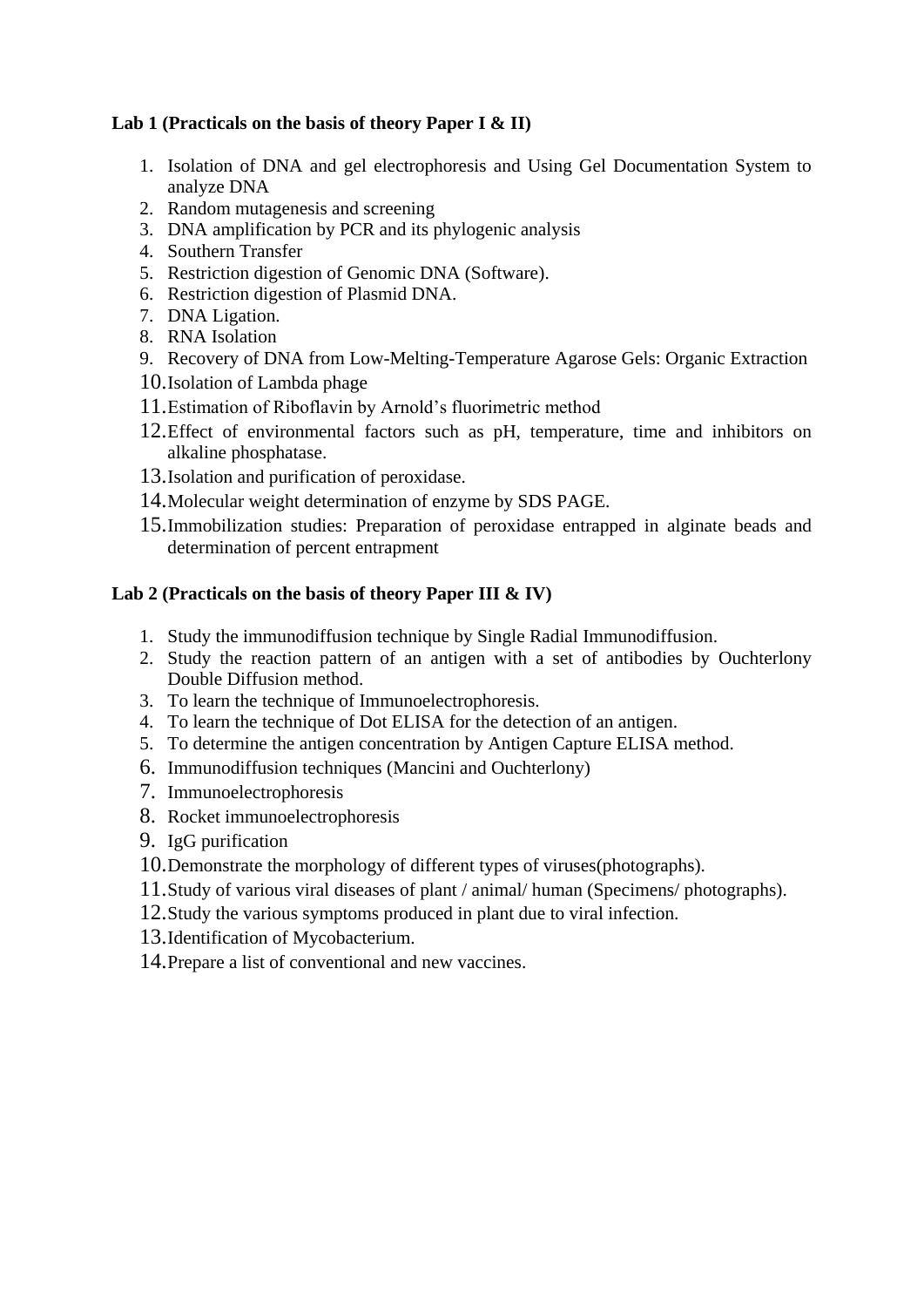#### **Semester III Paper I-Genetic Engineering and System Biology**

#### **Unit-I**

**Basics of gene manipulation**: Introduction to Recombinant DNA (rDNA) technology, Isolation of DNA, RNA and Plasmids, Techniques used in rDNA technology (Types of PCR, DNA Sequencing & Automated DNA sequencing, FISH, Comet assay), Gene construction, Transformation

# **Unit-II**

**DNA manipulation in prokaryotes:** Plasmids as cloning vehicles, Types of Plasmid vectors, Bacteriophage, specialized vectors like cosmids, phagemidsetc, Construction of genomic and c-DNA libraries, recombinant selection and screening, Expression of cloned genes in E. coli, Cloning in bacteria other than E. coli.

# **Unit-III**

**DNA manipulation in eukaryotes:** Cloning in *S. cerevisiae* and other microbial eukaryotes, Gene transfer to plants, Double Termination, Technique of Gene transfer to animal cells, Transferring genes into animal oocytes, eggs, embryos and other specific tissues, Targeted gene replacement; Generation of novel plants and animals, Disadvantages of rDNA technology, ethical concerns of rDNA technology .

#### **Unit-IV**

**Omics in Biotechnology:**Historical perspective and applications of system biology, Understanding of biological systems, metabolic network, measurements for system biology, system behaviour analysis. Importance of metabolic engineering, Methods for metabolic characterization, Regulation of metabolic networks; Regulation of at the whole cell level; Metabolic control analysis, the theory of flux balances (Cell Capability Analysis, Genome Scale Flux Analysis), Examples of applications of flux analysis, Experimental Determination

- 1. Recombinant DNA: Genes and genomes (2017). Watson, James D., Caudy, Amy A., Myers, Richard M., and Witkowski, Jan A., W.H. Freeman and Company, Gordonsville.
- 2. Genome Science: A Practical and Conceptual Introduction to Molecular Genetic Analysis in Eukaryotes.(2012). [David Micklos](https://www.amazon.in/s/ref=dp_byline_sr_book_1?ie=UTF8&field-author=David+Micklos&search-alias=stripbooks) (Author), [Uwe Hilgert,](https://www.amazon.in/s/ref=dp_byline_sr_book_2?ie=UTF8&field-author=Uwe+Hilgert&search-alias=stripbooks) [Bruce Nash](https://www.amazon.in/s/ref=dp_byline_sr_book_3?ie=UTF8&field-author=Bruce+Nash&search-alias=stripbooks)
- 3. From genes to Genomes: Concepts and applications: Jeremy Dale and Malcolm von Schantz. Publisher : Cold Spring Harbor Laboratory Press,U.S.; 1st edition.
- 4. Principles of Gene manipulation and Genomics (2006). SB Primrose and RM Twyman, 7th ed, Blackwell Scientific.
- 5. Advanced Genetic analysis: (2009). Philip Meneely, Oxford University Press,
- 6. Genome science: A practical and conceptual introduction to molecular genetics analysis in eukaryotes: David Micklos, Bruce Nash and Uwe Hilgert Sambrook and Manniatis.
- 7. Genetic engineering and horticulture crops. (2018). R.K.Gaur. first edition. Academic press publication.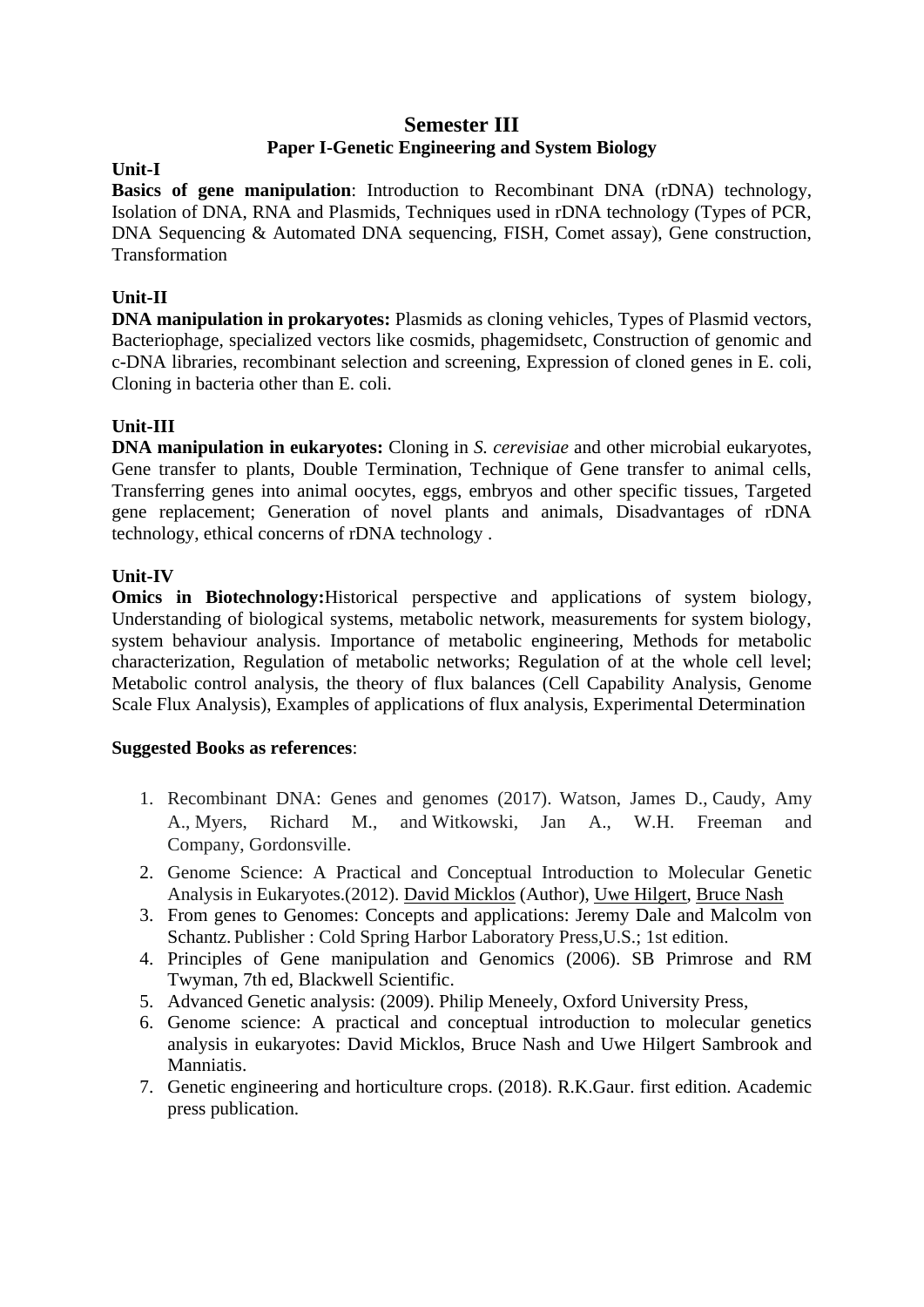#### **Paper II- Animal Biotechnology**

#### **Unit- I**

**Historical Background: History,** Definitions, Terminology of tissue culture, Advantages of Tissue Culture, Limitations, Origin of Cells, Instability, Major differences In vitro, Biology of Cultured Cells: The Culture Environment, Cell Adhesion, Intercellular Junctions, Cell Motility Cell cycle and Control of Cell Proliferation, Induction and Maintenance of Differentiation, Plasticity of Differentiation and Dedifferentiation.

#### **Unit -II**

**Origin of Cultured Cells**. Initiation of the Culture, Evolution of Cell Lines, Senescence, Transformation and the Development of Continuous Cell Lines; Media composition and preparation; Primary Culture; Subculture and Cell Lines, Propagation in Suspension, Standardization of Culture Conditions, Use of Antibiotics, Organ Culture, Histotypic Culture. Maintenance Records. Cloning and Selection; Cryopreservation and Banking; Clonal Isolation.

#### **Unit -III**

**Derivation of Drug-Resistant Cell Strains;** Cell Line Characterization; Differentiation: Expression of the In Vivo Phenotype Stages of Differentiation, Proliferation and Differentiation, Commitment and Lineage, Stem Cell Plasticity, Markers of Differentiation, Induction of Differentiation, Differentiation and Malignancy, Practical Aspects. Three‐Dimensional Culture: Cell Interaction and Phenotypic Expression; Authentication and Validation: Authentication of Cell Lines, Validation

#### **Unit -IV**

**Transgenic animals:** Introduction, method and application of transgenic animals. Production of transgenic mice, rabbits, fish, sheep. Transgenic animals as bioreactors- recombinant proteins produced by animal bioreactors. Transgenic animals as models of human diseases. Xenotransplantation. Embryo transfer technologies in cattle and its application.

- 1. DubeyR. C., (2018). A Text Book of Biotechnology. S. Chand& Co Ltd, NewDelhi.
- 2. Gangal S., (2010). Animal Tissue culture. Second edition. University Press (India)PvtLtd. Hyderabad.
- 3. Ranga,M. (2006). Animal Bioteclmology, Studam publishers.
- 4. Sasidhara, R. (2006). Animal Biotechnology, MJP Publishers.
- 5. Satya and Das (2005). Essential Biotechnology for students.PeePee Publishers. New Delhi
- 6. ShivangiMathur (2012). Animal cell and tissue culture. Agrobios Publisher, India
- 7. Sverdrup H.U.,(1942). Oceans & their Physics, Chemistry & Biology –Johns & R.H. Fleming, Prentice Hall Inc.
- 8. Satyanarayana, U. (2008). Biotechnology, Books and Allied (p)Ltd, Kolkata.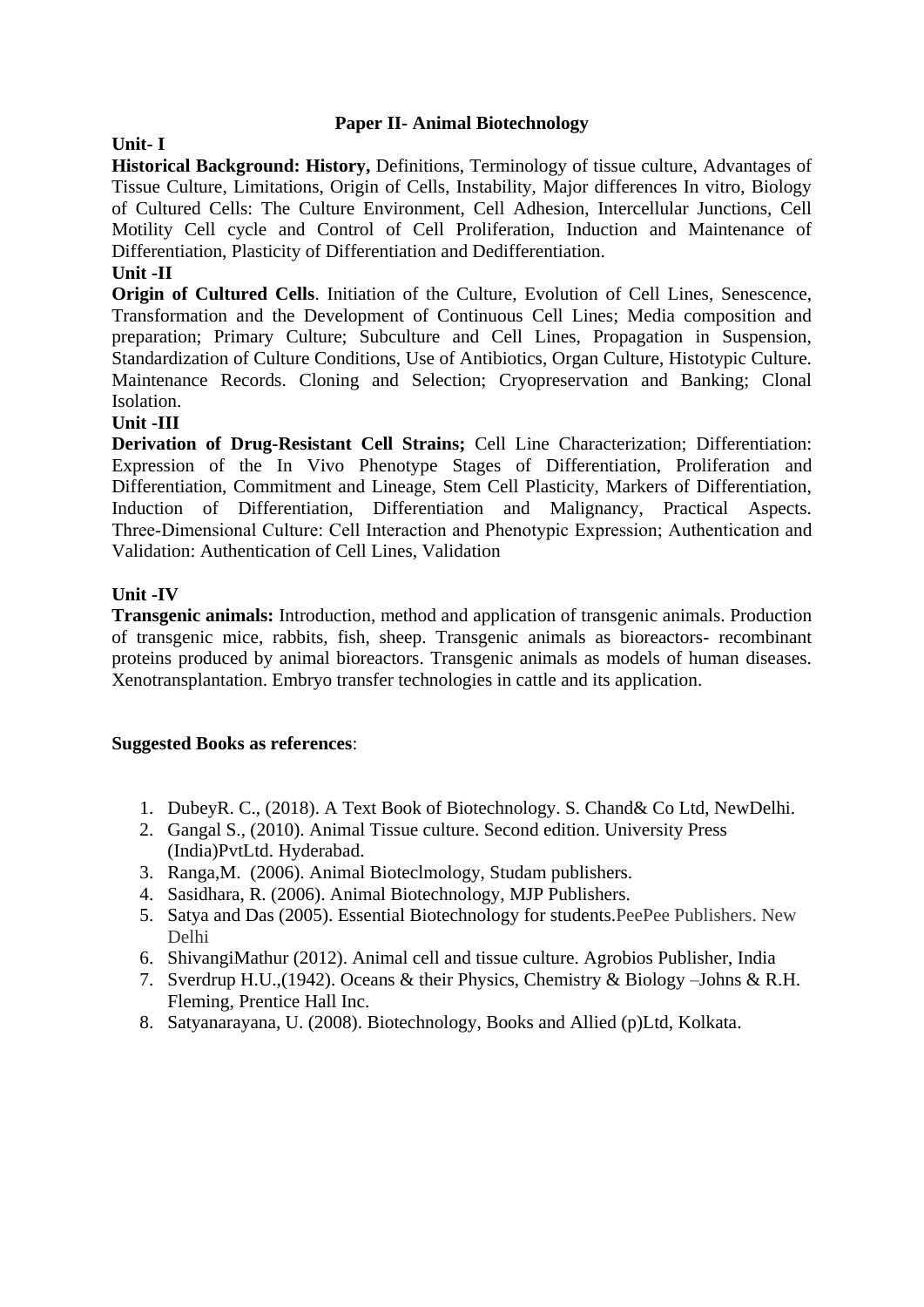# **Paper III- Seminar And Their Presentation**

Preparation of seminar with seminar report and presentation

A Recent Peer-reviewed Journal paper will be presented (with Power Point slides) in front of Examiners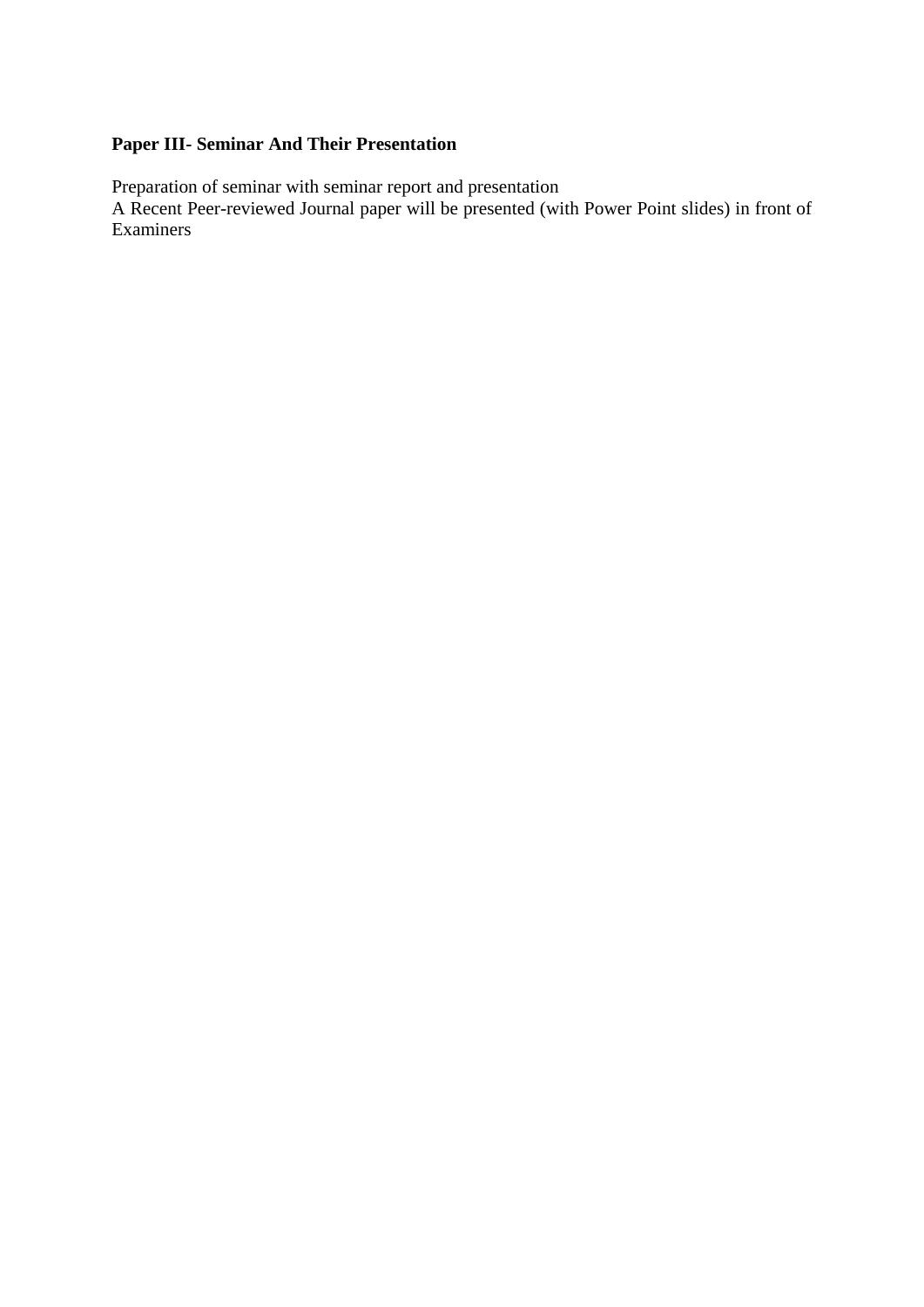### **Paper IV Elective 3 (Bioinformatics and Biostatistics)**

#### **Unit I**:

**Elementary idea about Bioinformatics**: Definition, introduction, application and scopes. Databanks – Gen Bank, Data Banks – Pub Med. BLAST, FASTA, and NCBI. Applications of Bioinformatics in relation to Biotechnology.

#### **Unit II**

**Basic Bioinformatics**: Introduction to databases-Primary, secondary, composite, Databases related to human diseases: OMIM, HGMD, Sequence similarity search: local, global, multiple and pairwise, Comparison of bacterial genome, Protein structure: PDB, protein structure prediction, Human genome variation, Functional genomics.

#### **Unit III**

**Applied Bioinformatics:** Bioinformatics approach to RNA: eQtls: Understanding the Genetic basis of Variation in Gene expression, Protein analysis and proteomics, Molecular phylogeny & evaluation, Pharmacognosy: protein drug interaction, Protein - protein interaction, DNA-Drug interaction, Gene prediction, Analysis of gene expression by microarray, Homology Modelling.

#### **Unit IV**

**Biostatistics Probability and statistics:** population, variables, collection, tabulation and graphical representation of data, frequency distribution, central tendency, binomial, Poisson and Gaussian distributions, additive and multiplicative laws of probability, concept and correlation; regression; methods of least squares; chi-square tests, random number generation- testing and use; probability density and cumulative distribution function; systematic and random sampling.

#### **Suggested Books as references**:

1. Lesk, A. Introduction to Bioinformatics (2019),  $5<sup>th</sup>$  edition, published by OUP Higher Education Division

2. Attwood . Introduction to Bioinformatics (2020).

3. Instant notes in Bioinformatics---Westhead, Parish &Twyman.

4. Bioinformatics: A practical guide to the analysis of genes and proteins-Baxevanis, Qoellette, John Wiley & Sons, NY.

5. Mount David: Bioinformatics

6.Xiong, J. (2006). Essential bioinformatics. Cambridge University Press. [Primary Book]

7.Dan E Krane and M. L Raymer. Fundamental Concepts of Bioinformatics. Pearson Publications. 2003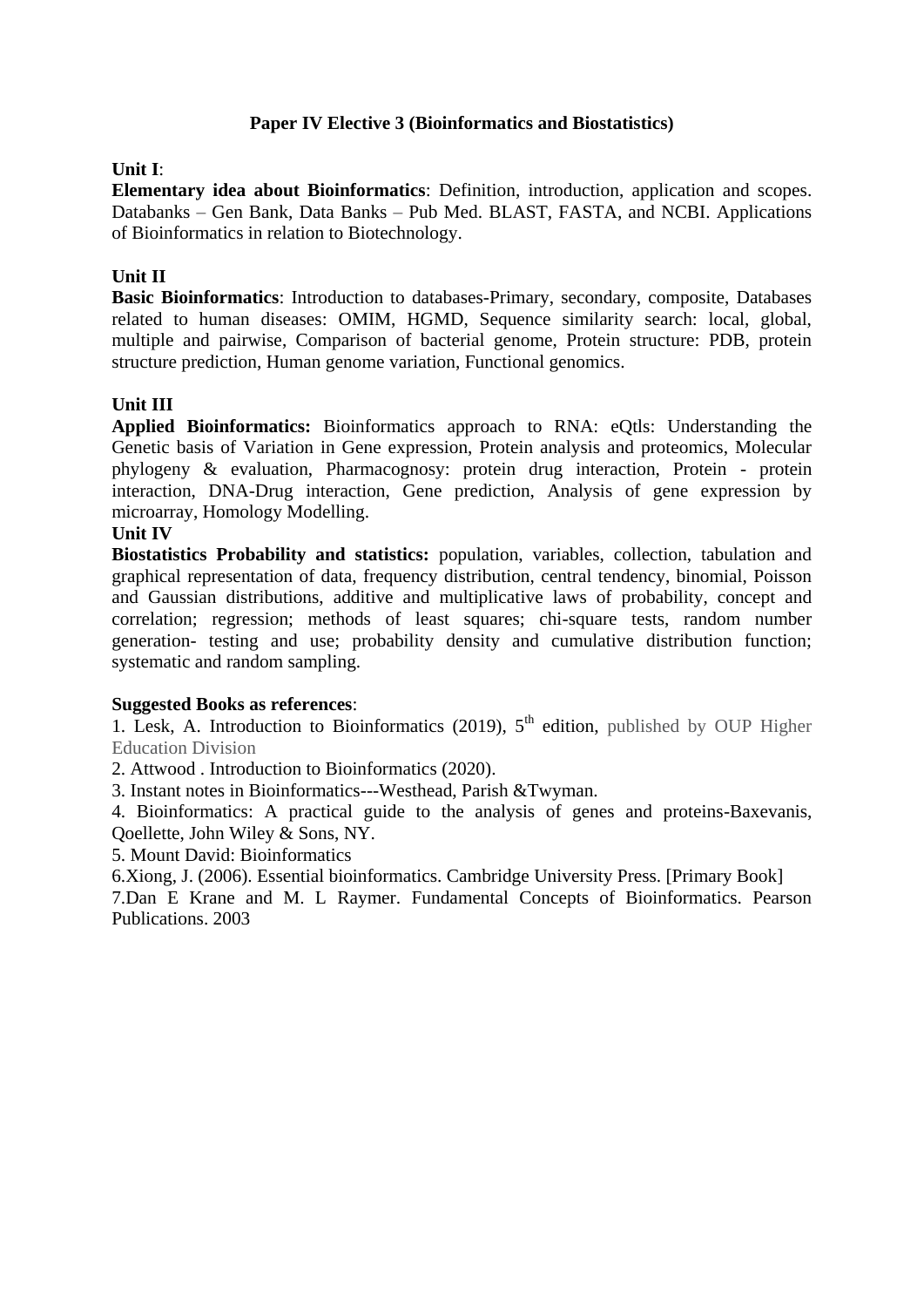### **Lab 1 (Practicals on the basis of theory Paper I & II)**

- 1. Preparation of animal cell culture media and Membrane filtration.
- 2. Preparation & sterilization of balanced salt solution and DBSS.
- 3. Preparation of single cell suspension from spleen and Thymus.
- 4. Cell viability test and cell counting.
- 5. Trypsinization of monolayer and subculture.
- 6. Measurement of doubling time.
- 7. Role of serum in cell culture.
- 8. Isolation of genetic DNA from animal tissue.
- 9. Quantification of genomic DNA
- 10. Demonstration of antibiotic registration
- 11. Amplification of DNA by PCR
- 12. RFLPanalysis
- 13. RAPD analysis

# **Lab 2 (Practicals on the basis of theory paper III & IV)**

- 1. Paper III Practical Through assignment.
- 2. Introduction to Bioinformatics database (any three): NCBI/ PubMed. BLAST, FASTA
- 3. Sequence alignment
- 4. Protein Structure Prediction
- 5. Prediction of different features of a functional group.Representation of Statistical data by
	- a. Histograms , b) Pie diagrams
- 6. Determination of Statistical averages/ central tendencies.
	- a. a)Arithmetic mean, b) Median, c) Mode
- 7. Determination of measures of Dispersion a) Mean deviation, b)Standard deviation and coefficient of variation, c) Quartile deviation.
- 8. Test of significance
	- a) Chi-Square test
	- b) t-Test
	- c) Slandered error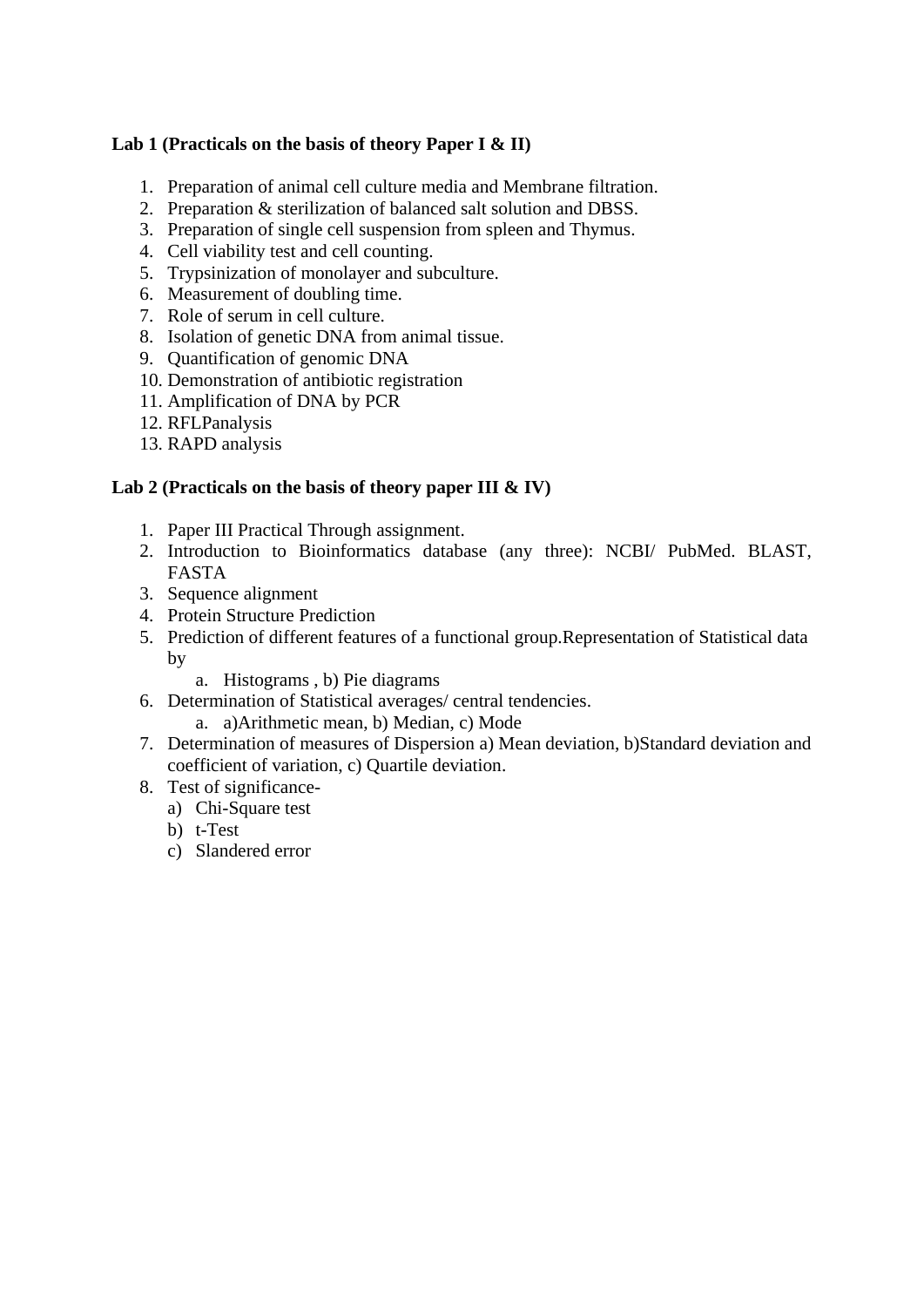#### **Semester IV Paper I- Plant Biotechnology**

## **Unit I**

**Introduction to Plant Biotechnology**: Definition. History and development of plant biotechnology. Modern trends in plant biotechnology. Various techniques of plant cell and tissue culture, culture media, preparation stock solutions, growth factors and laboratory facilities.

# **Unit II**

**Plant cell tissue and organ cultures**: Introduction to cell and tissue culture techniques; tot potency; Morphogenesis in vitro; Organogenesis and somatic embryogenesis; Micropropagation and clonal propagation. Synthetic seeds; Germplasm preservation in vitro; Production of haploids and triploids (anther, microspore and endosperm culture); Protoplast culture and somatic hybridization; nuclear and cytoplasmic hybrids. Somaclonal variation in plant cell culture and regenerated plants; Cryopreservation and germplasm conservation.

# **UNIT-II**

**Transgenic plant technology:** Gene transfer (vertical) by classical methods; horizontal gene transfer; methods of genetic transformation in plants; methods of nuclear transformation; Organelle transformation; advantages; Direct transformation of plant systems using physical methods; Agrobacterium mediated plant transformation. Agrobacterium tumefaciens; Genetic elements present on the Ti plasmid, genetic engineering of the Ti plasmid, vectors used to introduce foreign DNA into plant cells, binary cloning vector, comparison of methods for transfer of DNA to plants, manipulation of gene expression in plants; production of transgenic plants without reporter or marker genes.

#### **Unit -IV**

**Application of plant transformation for productivity and performance:** Herbicide resistance; Insect resistance; Bt genes; long shelf life of fruits and flowers; molecular farming, benefits and risks; Transgene stability and gene silencing; Strategies to avoid gene silencing and improve gene expression in transgenic plants; ethics and plant genetic engineering; metabolic engineering and industrial products; plant secondary metabolites, control mechanisms and manipulations of phenylpropanoid pathway; alkaloids etc.

- 1. Chrispeel M.J, Sadava D.E, (2017). Revised edition, Plants, Genes and Agriculture (Sustainability through Biotechnology), Jones and Barlett Publication, Boston.
- 2. R. Keshava Chandran and K.V. Peter. (2008).Plant Biotechnology. First edition. University Press (India) Pvt. Ltd, Hyderabad.
- 3. [Bishun Deo Prasad,](https://www.routledge.com/search?author=Bishun%20Deo%20Prasad) [Sangita Sahni,](https://www.routledge.com/search?author=Sangita%20Sahni) [Prasant Kumar,](https://www.routledge.com/search?author=Prasant%20Kumar) [Mohammed Wasim Siddiqui.](https://www.routledge.com/search?author=Mohammed%20Wasim%20Siddiqui) 2018*,* Plant Biotechnology, Volume 1 Principles, Techniques, and Applications. Pub: Apple Academic Press
- 4. M.A. Deepa.(2011) Recent Advances in Agricultural Biotechnology, Publisher : Himalaya Publishing House
- 5. Satyanarayana . U, (**2020**). Biotechnology, 5 th edition. Books and Allied (p) Ltd.
- 6. Aneja. K.R. (2007). Laboratory Manual of Microbiology and Biotechnology, New Age International Publisher.
- 7. [Ashwani Kumar,](https://www.amazon.in/s/ref=dp_byline_sr_book_1?ie=UTF8&field-author=Ashwani+Kumar&search-alias=stripbooks) [Shikha Roy](https://www.amazon.in/s/ref=dp_byline_sr_book_2?ie=UTF8&field-author=Shikha+Roy&search-alias=stripbooks) (2006).Plant Biotechnology and its Applications in Tissue Culture. I K International Publishing House Pvt. Ltd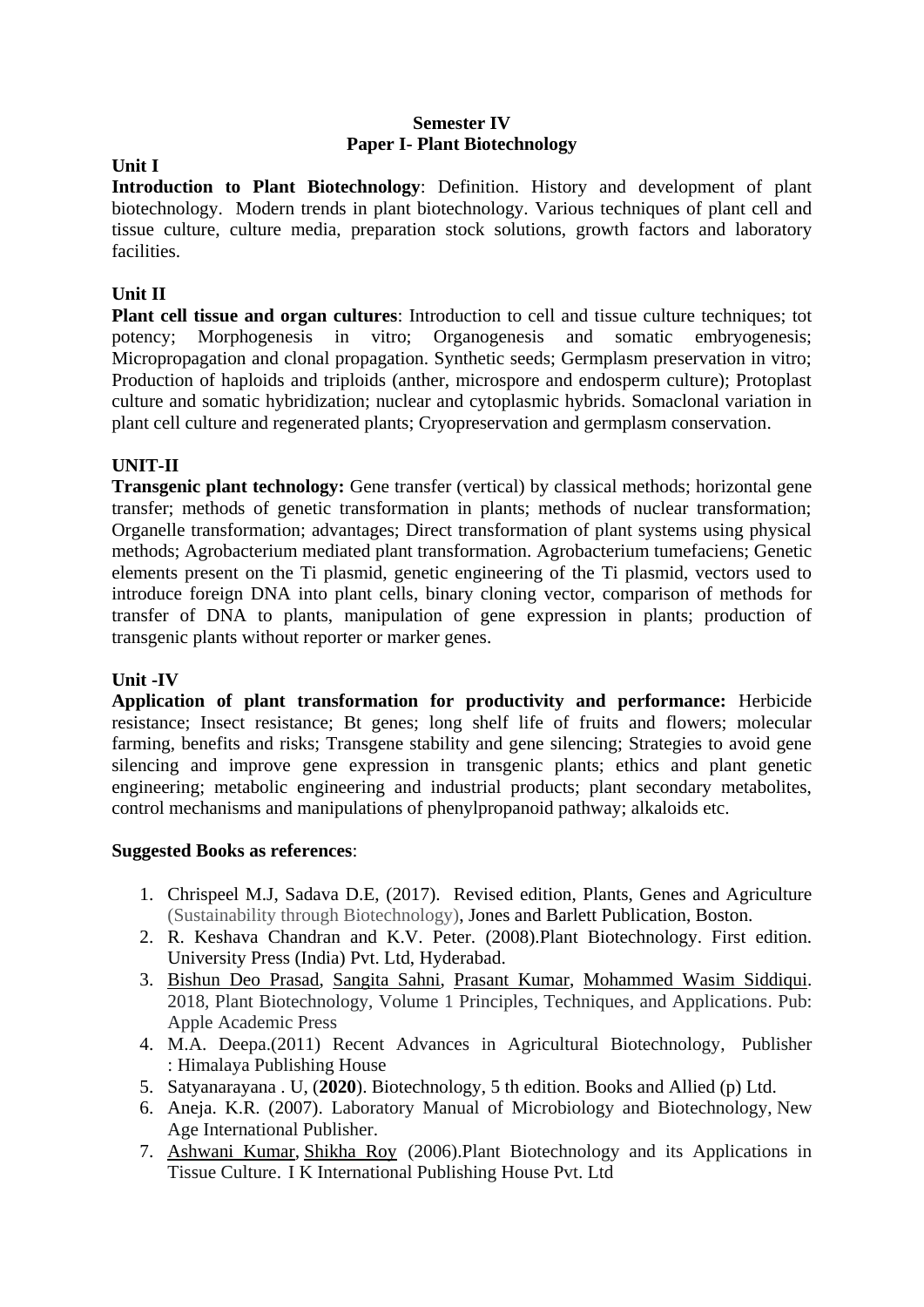#### **Paper II- IPR & Bioethics**

# **Unit I**

#### **Bioethics**

The legal and socioeconomic impact of biotechnology, public education of the process of biotechnology involved in generating new forms of life for informed decision making, biosafety regulation and national and international guidelines, r-DNA guidelines, experimental protocol approvals, levels of containment, regulatory bodies in biotechnology, biosafety committee.

#### **Unit I**

**Economics, Biosafety**. Patent rights and Special Topics Biotechnology R & D and industry: Business aspects of biotechnology, research and market place, Finance and human resources: Intellectual property right: patents, R & D partnership, license agreement and joint venture. **Biosafety**: Prevention and management of chemical and biological hazards associated with research.

#### **Unit III**

#### **Entrepreneurship**

Evaluation and interpretation of data sheets, labels etc. for pre-assessment of biological and chemical hazards.Entrepreneurship**:** Starting an enterprise, stage in setting up an enterprise, business idea, Setting a business plan. Management team, Marketing, market research, market strategies (4p strategies) financial planning, Balance sheet, profit and loose statement.

#### **Unit IV**

**Innovation Management:** Technology transfer tools, Industry-Academia collaborations, Bio-incubators, Bio-accelerators, Finishing schools.; Bioethics: Role of bioethics in research. Prevention and management of plagiarism, fabrication/manipulation of data, conflict of interest, socio-cultural and behavioral conflicts during the conduct of research. Authorship & patenting/commercial rights and conflicts. Bioethical norms governing research related to animals and humans.

- 1. Goel and Parashar (2013). IPR, Biosafety and Bioethics.Pearson Education India
- 2. Nambisan, P. (2017). An Introduction to Ethical, Safety and Intellectual Property Rights Issues in Biotechnology, Academic Press.
- 3. Joshi R. (2007). Biosafety and Bioethics. Isha Book Publisher.
- 4. Sateesh M.K. (2010). Bioethics and Biosafety, I. K. International Pvt Ltd.
- 5. Sree Krishna V. (2007). Bioethics and Biosafety in Biotechnology, New Age international publishers.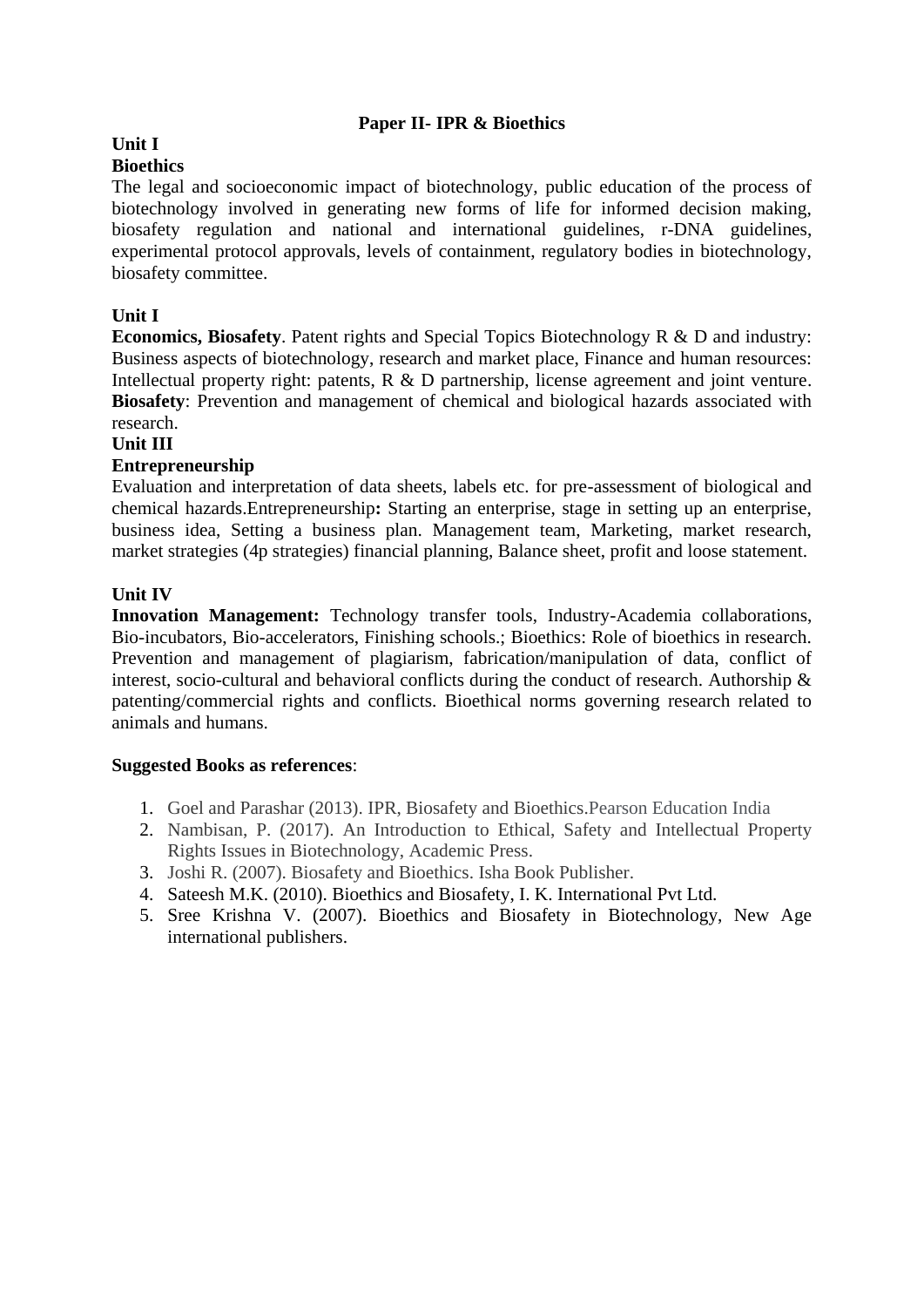# **Paper III-Dissertation and Industrial Training**

Eight weeks research project in a renewed National/International Research Institute/University. **S**tudents have to prepare project report and their PPT of their project and present in front of the external and internal examiners.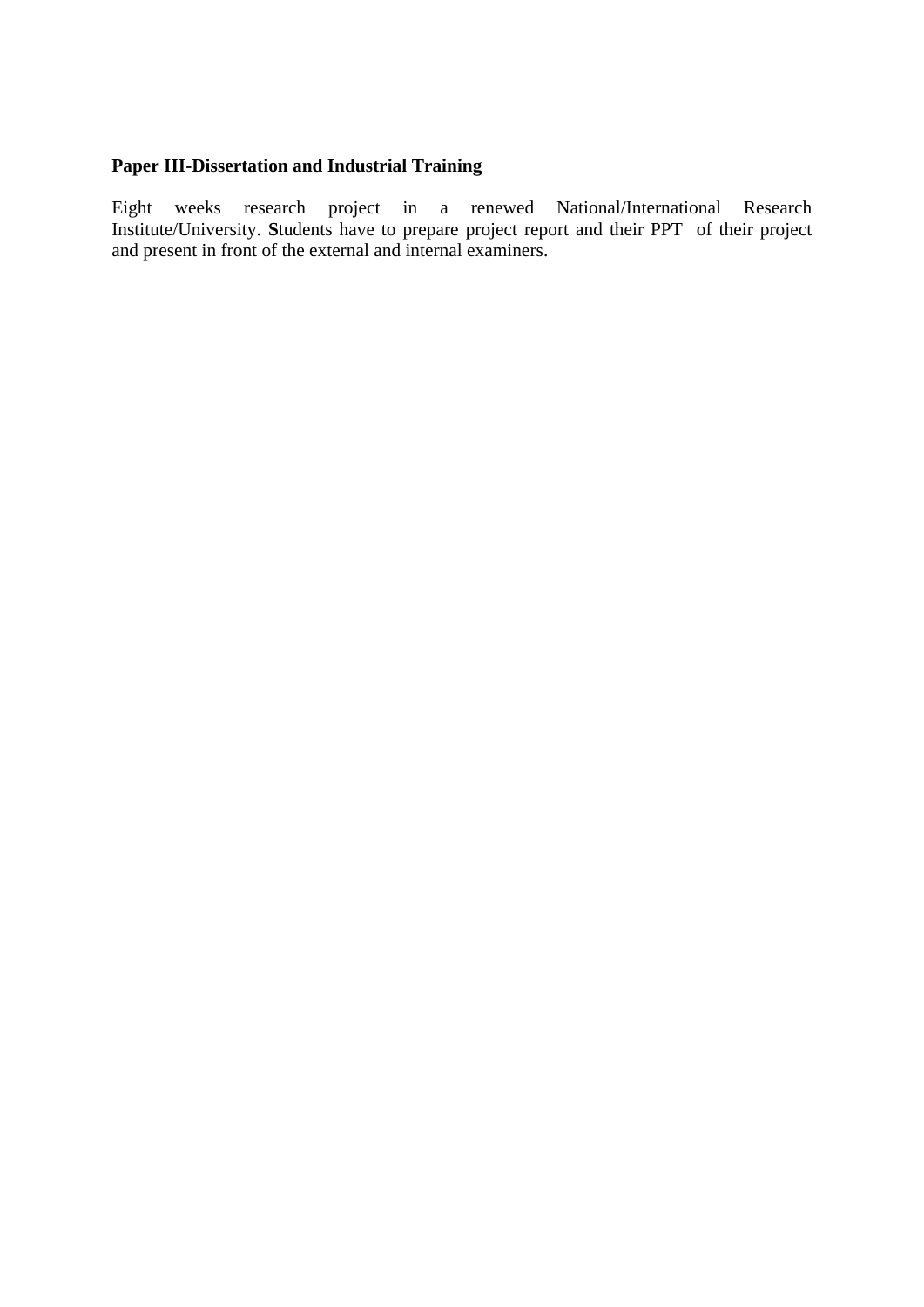#### **Paper IV Elective 4 (Bio-processing and Engineering)**

**Unit I Introduction to Bioprocess Engineering:** Bioreactors and membrane Bioreactors and Membrane Bioreactors, Isolation Preservation and Maintenance of Industrial Microorganisms, Kinetics of microbial growth and death, Media and medical sterilization for Industrial Fermentation, Air quality Management and Air sterilization, Types of fermentation processes. Analysis of batch, Fedbatch and continuous bioreactors, analysis of mixed microbial populations, specialized bioreactors (pulsed fluidized, photobioreactorsetc).

#### **Unit II**

**Downstream processing:** Introduction, Removal of microbial cells and solid matter, foam reparation, precipitation, filtration, centrifugation, cell disruptions, liquid-liquid extraction, chromatography, membrane process. Drying and crystallization, Effluent treatment D.O.C. and C.O.D. treatment and disposal of effluents. Whole cell Immobilization and their Industrial Applications, Immobilized enzymes in aqueous and non-aqueous media, bioconversion and Biotransformation.

#### **Unit III**

**Industrial Production of chemicals**: Alcohol (ethanol). Acids (citric, acetic and gluconic), Solvents (glycerol, acetone, butanon), Antibiotics (penicillin, streptomycinl, tetracy6cline), microlodes, anticancer antibiotic, Amino acids (lysine, glutamic acid), Single Cell Protein, single Cell Lipids. Use of microbes in mineral beneficiation and oil recovery. Introduction to Food technology elementary idea of canning and packin-Fat-Based Edible products, Typical Food/ food products (bread, cheese, idli, Agro-products (oilseeds) Food preservation.

#### **Unit IV**

**Biology of Industrial Microorganisms:** (Saccharomyces, Aspergillus, penicillia, spore forming bacteria etc). Idea of Fermentation, Cell growth, Regulation of Metabolism, Substrate Assimilation/Product Secretion.; Different fermentative system; Fermentor Design, Surface and submerged liquid substrate fermentation; Solid Substrate Fermentations, Fermentation raw materials, Downstream processing, Bio-mass production (lactic acid, cheese making, bread making, soya based foods, meat fermentation, vinegar, industrial chemical, bio-polymer, bioinsecticides, health care products (antibiotics, steroids, vaccines), Production of Industrial solvents (alcohol, acetone, butanol ); Industrial Enzymes (amylase, proteases, lipases).

- 1. Aneja. K.R. (2007).Laboratory Manual of Microbiology and Biotechnology, New Age International Publisher.
- 2. Goel And Parashar(2013). IPR, Biosafety and Bioethics.Pearson Education India
- 3. Nambisan, P. (2017). An Introduction to Ethical, Safety and Intellectual Property Rights Issues in Biotechnology, Academic Press.
- 4. Joshi R. (2007). Biosafety and Bioethics. Isha Book Publisher.
- 5. Sateesh M.K. (2010). Bioethics and Biosafety, I. K. International Pvt Ltd.
- 6. Sree Krishna V. (2007). Bioethics and Biosafety in Biotechnology, New Age international publishers.